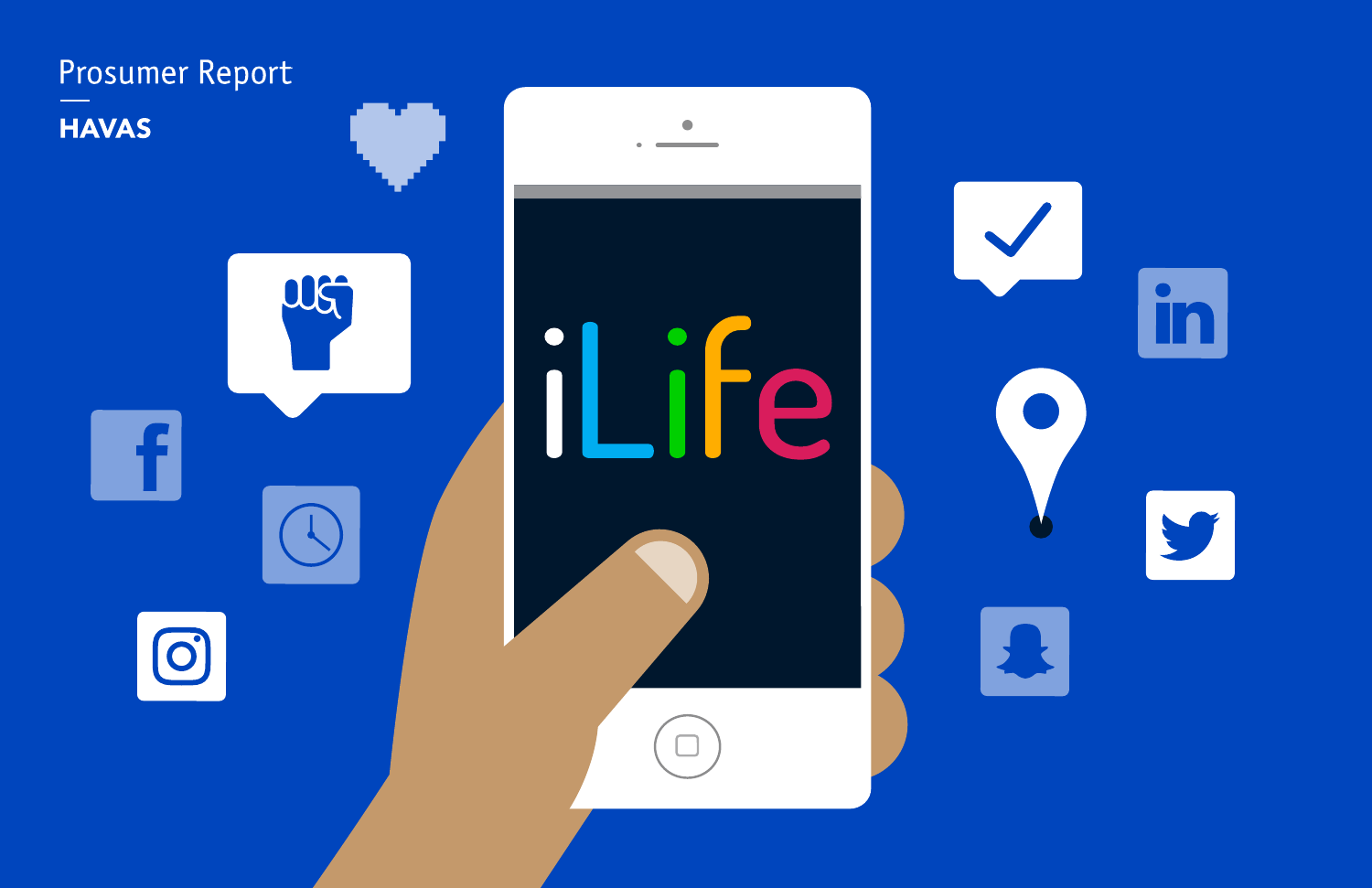With every passing year, technological advances are reaching more godlike dimensions—enabling humans to move about, communicate, and heal ourselves in previously unimaginable ways. As new technologies and applications arise, how will we cope with the effects of their power? What price will we pay for cheating death, creating life, and genetically altering living beings—including ourselves? As we spend more time alone and in virtual worlds, will what divides us grow more powerful than what unifies us? With this study, we seek to understand people's perceptions and expectations of various aspects of technology in order to gain a clearer glimpse of what is to come.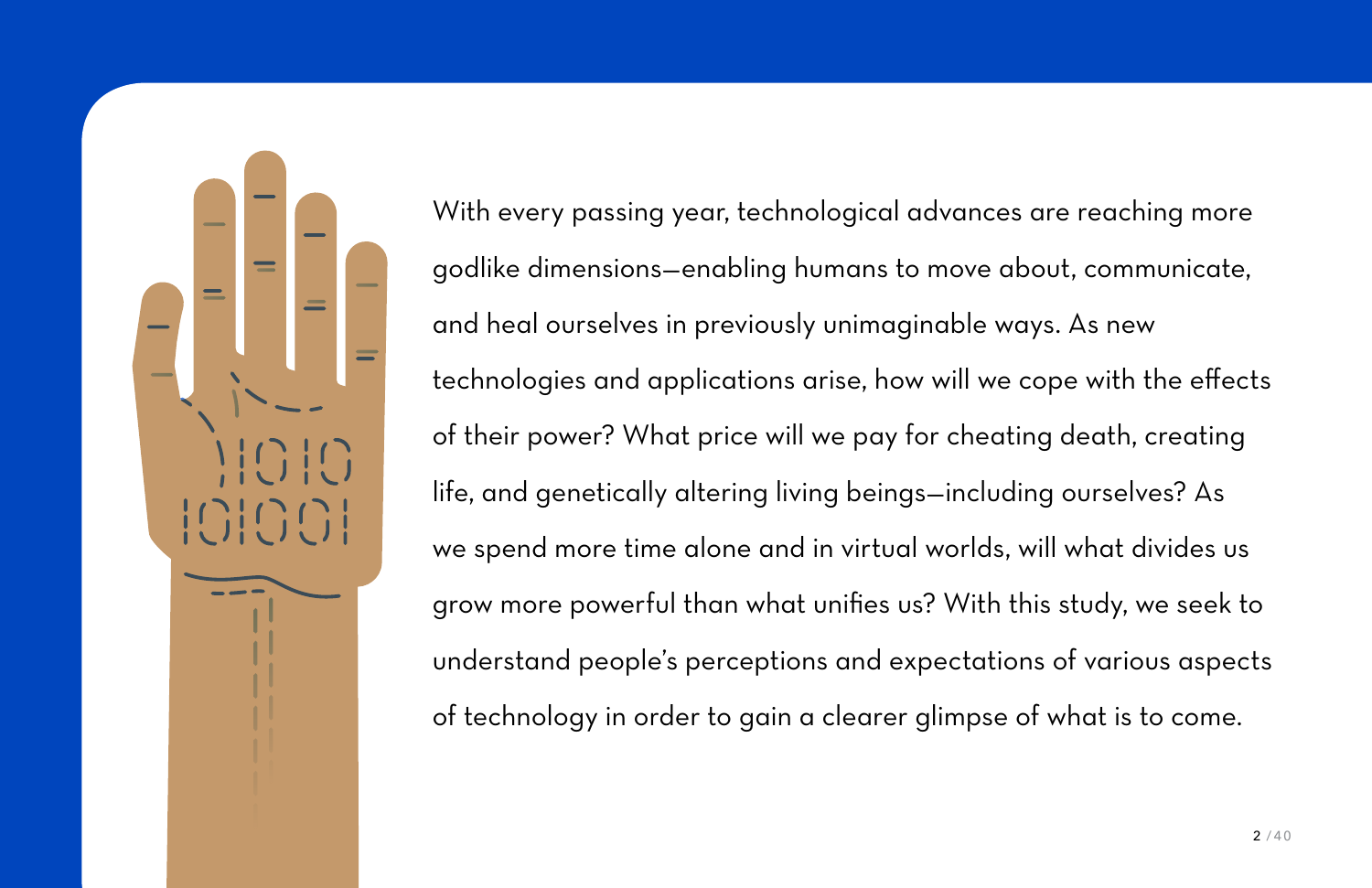# About the Study

In March/April 2017, Havas partnered with Market Probe International to survey 12,168 men and women ages 18+ in 32 markets:



Argentina, Australia, Belgium, Brazil, Cambodia, Canada, China, the Czech Republic, Denmark, Ecuador, France, Germany, India, Indonesia, Ireland, Italy, Japan, Malaysia, Mexico, Myanmar, the Netherlands, the Philippines, Poland,

Who Are Prosumers?

Prosumers are today's leading influencers and market drivers. They've been a focus of Havas studies for more than a decade. Beyond their own economic impact, Prosumers are important because they influence the brand choices and consumption behaviors of others. What Prosumers are doing today, mainstream consumers will likely be doing 6 to 18 months from now. **Learn more at [mag.havas.com/](http://mag.havas.com/prosumer-reports/) [prosumer-reports/](http://mag.havas.com/prosumer-reports/)**.

Portugal, Russia, Saudi Arabia, Singapore, South Africa, Spain, the United Arab Emirates, the United Kingdom, and the United States.



Prosumer and mainstream respondents are segmented into the above generations.

Due to rounding, some figures do not add up to 100%.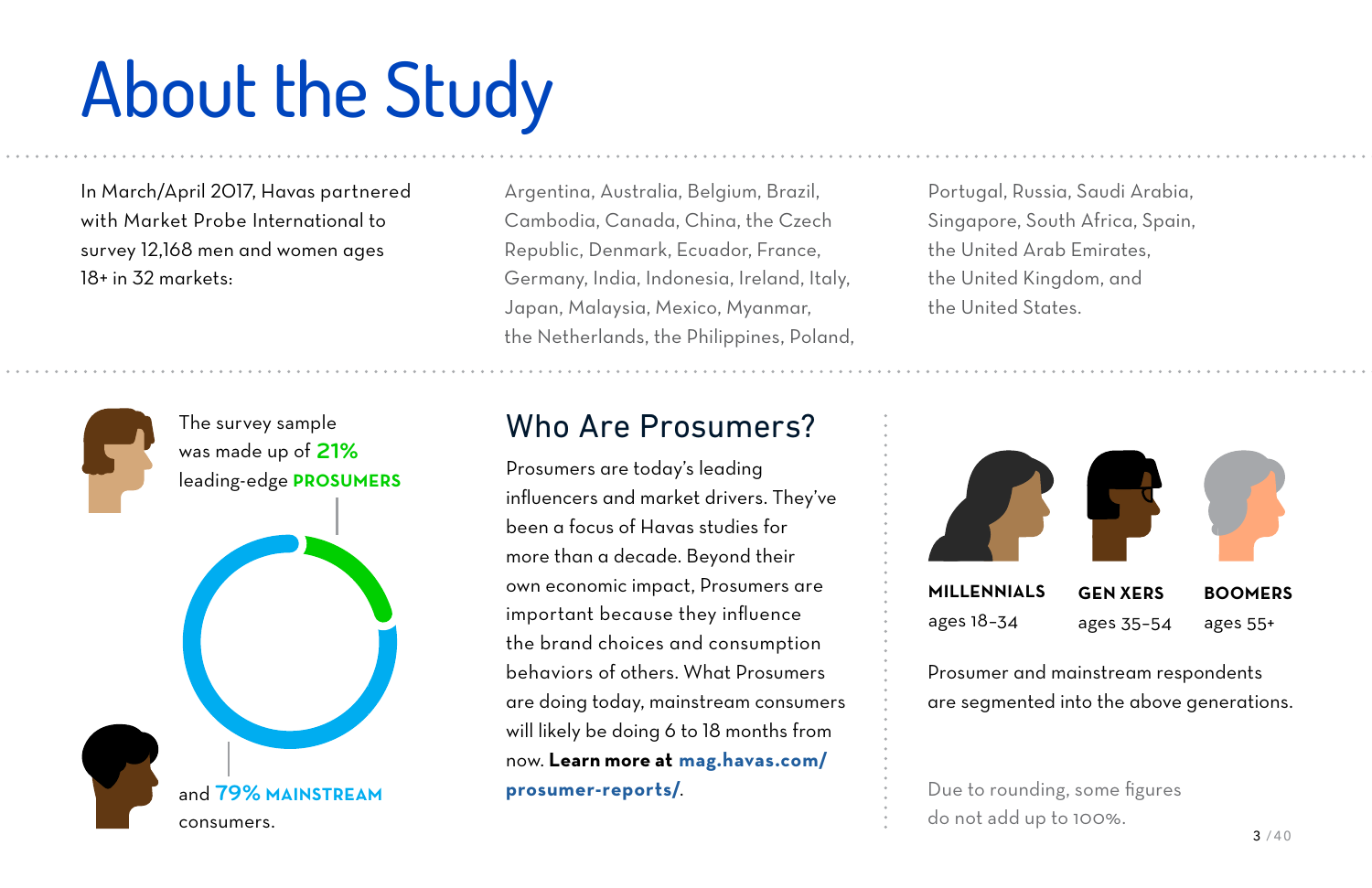# 5 Truths About Flife

# For 1 in 5 millennials, virtual trumps reality.

Most of us live in two worlds now—our "real" lives on planet Earth and the virtual lives we have created online—and increasingly those worlds are colliding: More than a quarter of millennials report feeling depressed or unhappy about their own lives in comparison with the idealized lives they see online. And around 1 in 5 prefer who they are on social media to their actual selves. At what point will the allure of the worlds and personas we have carefully crafted online become more valuable—and even more real—to us than our fleshand-blood existences?

# The wall between our consumer and private lives is eroding.

Our front doors have long been a physical and symbolic divide shielding our most intimate lives from view. This will change as consumers give brands virtual house keys, inviting them to stock their refrigerators and drop off other products when the homeowners are out. Drones and other new technologies will allow our properties and perhaps even our home interiors to be scanned in order to trigger brand offers (upgraded patio furniture, anyone?). Security and privacy have become a currency more people are willing to exchange for convenience and fun.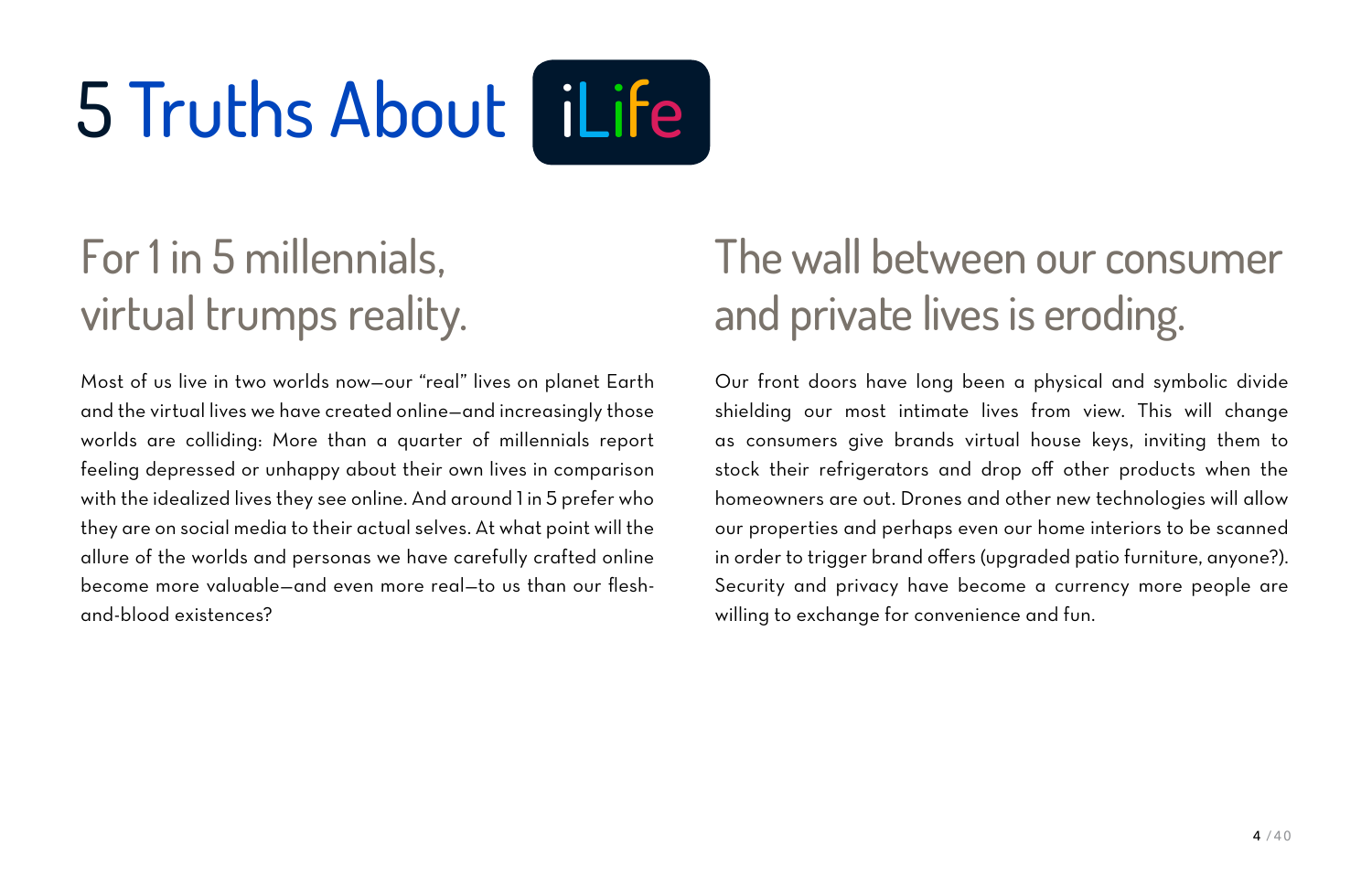# 5 Truths About Flife

# Humans 2.0 will be lazier and dumber.

Human beings have long had a complicated relationship with artificial intelligence (AI). We dream of the convenience of robotic housekeepers even as we immerse ourselves in dystopian tales of robots run amok. Our study reveals that it is not robots we fear so much as our own baser selves. Will AI ultimately make humans lazier, less independent, and less capable of creative thought?

## Divided, we fall.

Our online communities have become echo chambers in which we shield ourselves from news and ideas not in synch with our existing worldviews. This will only get worse as more people make social media their primary source of news, as a majority of Prosumers and millennials already do. Nearly half our global respondents agree that social media is a fracturing force.

# Our impending loss of privacy terrifies us.

Most of us love technology, and yet lurking beneath our excitement is a morass of fear and uncertainty related to data breaches and unlawful surveillance. How can brands deliver digital products and services that inspire not just enthusiasm but also confidence?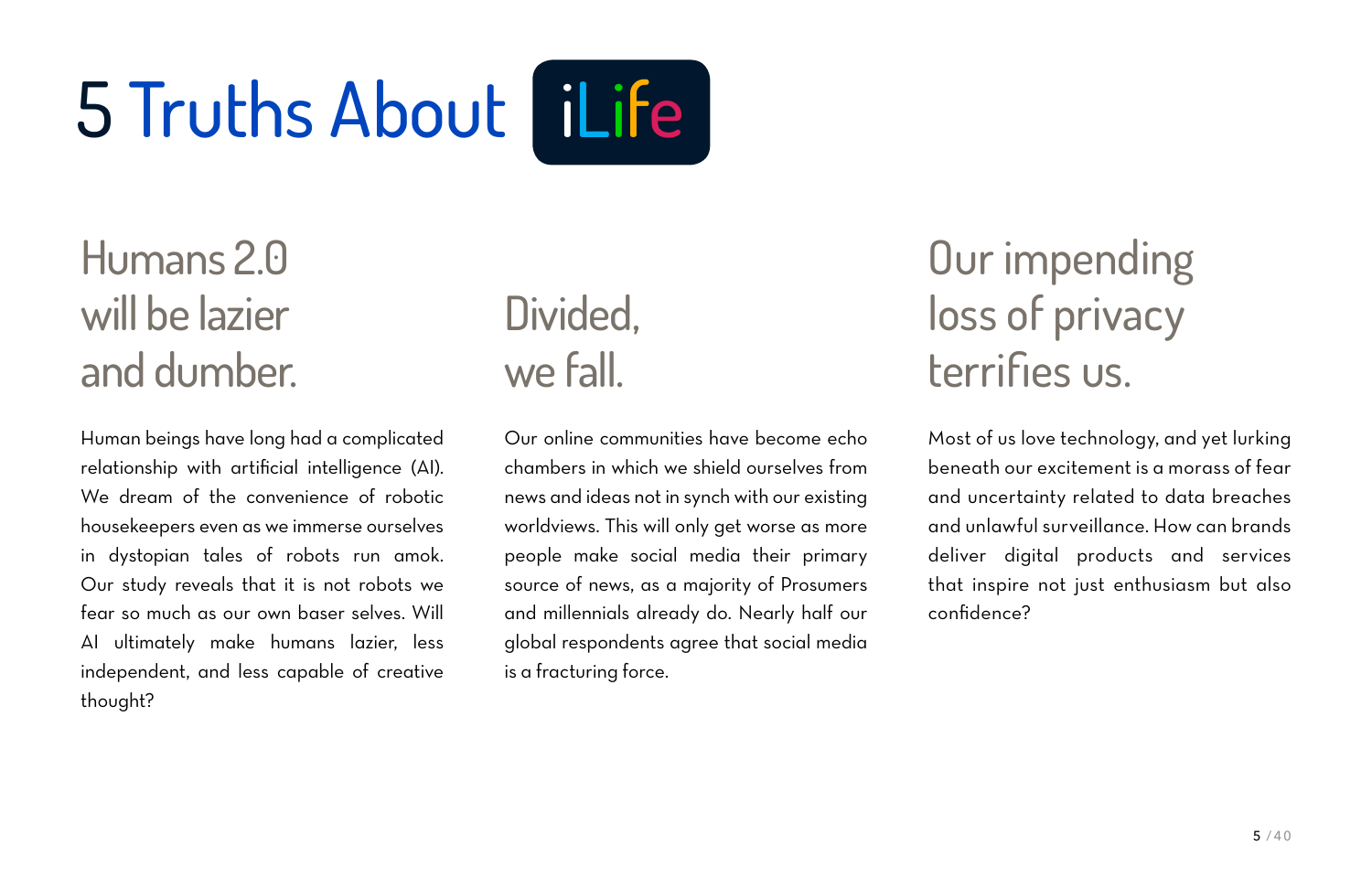# Stating the Obvious: We Are Moving Toward Total Connectivity

Just about all of our study respondents—95% of Prosumers and 87% of mainstream consumers—own a smartphone. But ownership is far from evenly distributed, with rates ranging from a low of 36% in Cambodia to 70% in Japan and 98% or more in China, India, Saudi Arabia, Singapore, and Spain.

For a growing number of us, smartphones have become our go-to digital tool. People now are more likely to search Google on their mobiles than on their desktops, and, according to **[Pew](http://www.pewresearch.org/fact-tank/2017/06/28/10-facts-about-smartphones/)**, a majority of US adults already are making purchases via their smartphones. With every new download, our phones can add a new utilityserving as a fitness coach, interior designer, museum docent, or myriad other things. It's little wonder, then, that 4 in 10 Prosumers and millennials already spend more time in apps than on websites and that more than a quarter of millennials would rather lose their wallet than their phone.

What's next? Perhaps total body integration. Already we are seeing mobile technology **[embedded into our clothing](https://atap.google.com/jacquard/)** and even **[implanted under our skin](https://www.fastcompany.com/3059769/ive-got-you-under-my-skin-the-new-frontier-of-digital-implants)**. For now, just 16% of Prosumers and 12% of the mainstream would like to see smartphone technology integrated into their anatomies, but those numbers increase to 23% of the total sample in the United States, to 32% in China, and to 35% in India. In the not-so-distant future, we may not have to worry about losing our wallet or phone, because the functionalities of both will be within us.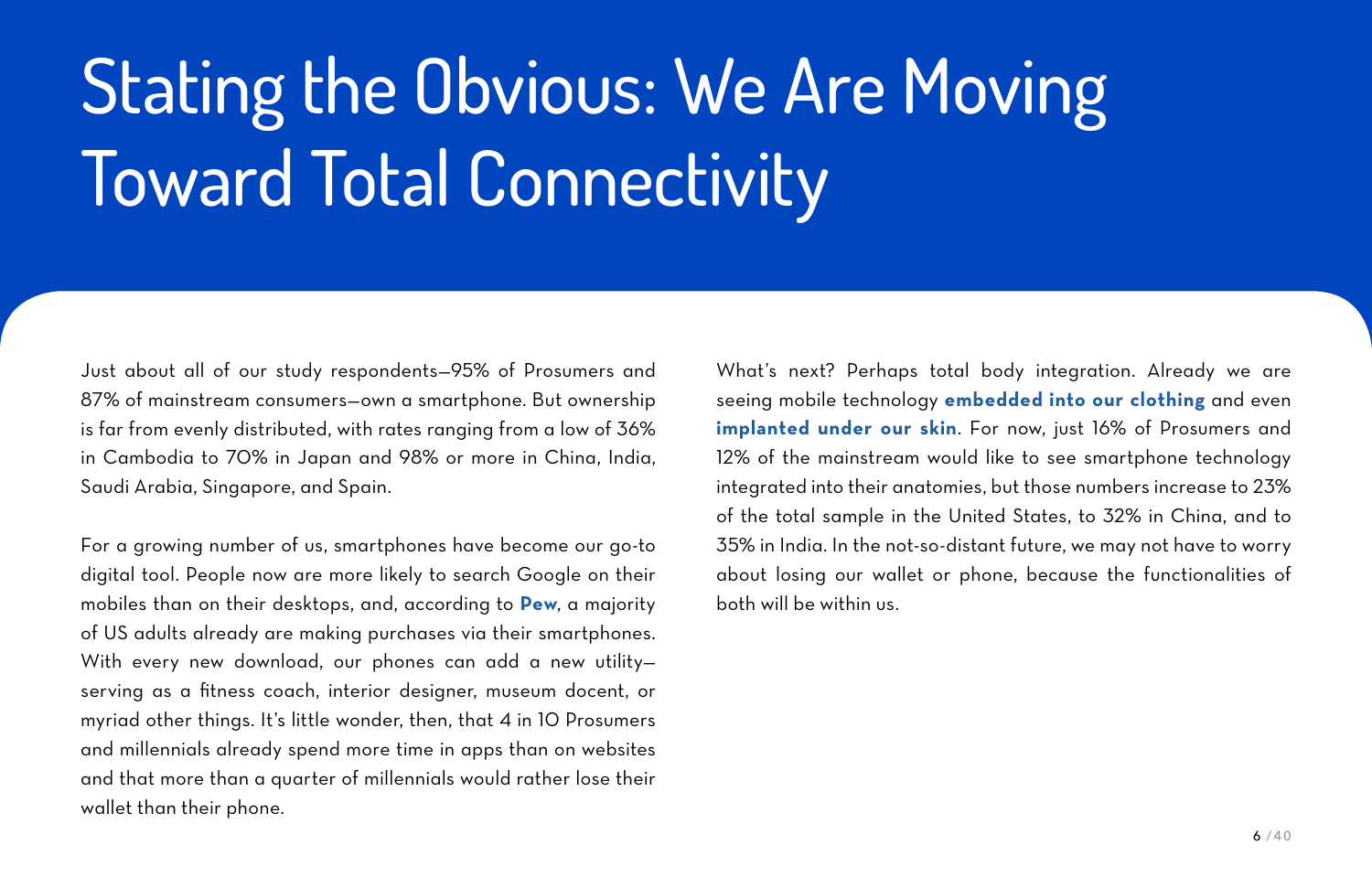

#### SMARTPHONE OWNERS ONLY:

### I spend more time in apps than I do on websites



### I would rather lose my wallet than my phone



### I would like my smartphone to be integrated into my anatomy (e.g., implanted in my brain or skin)

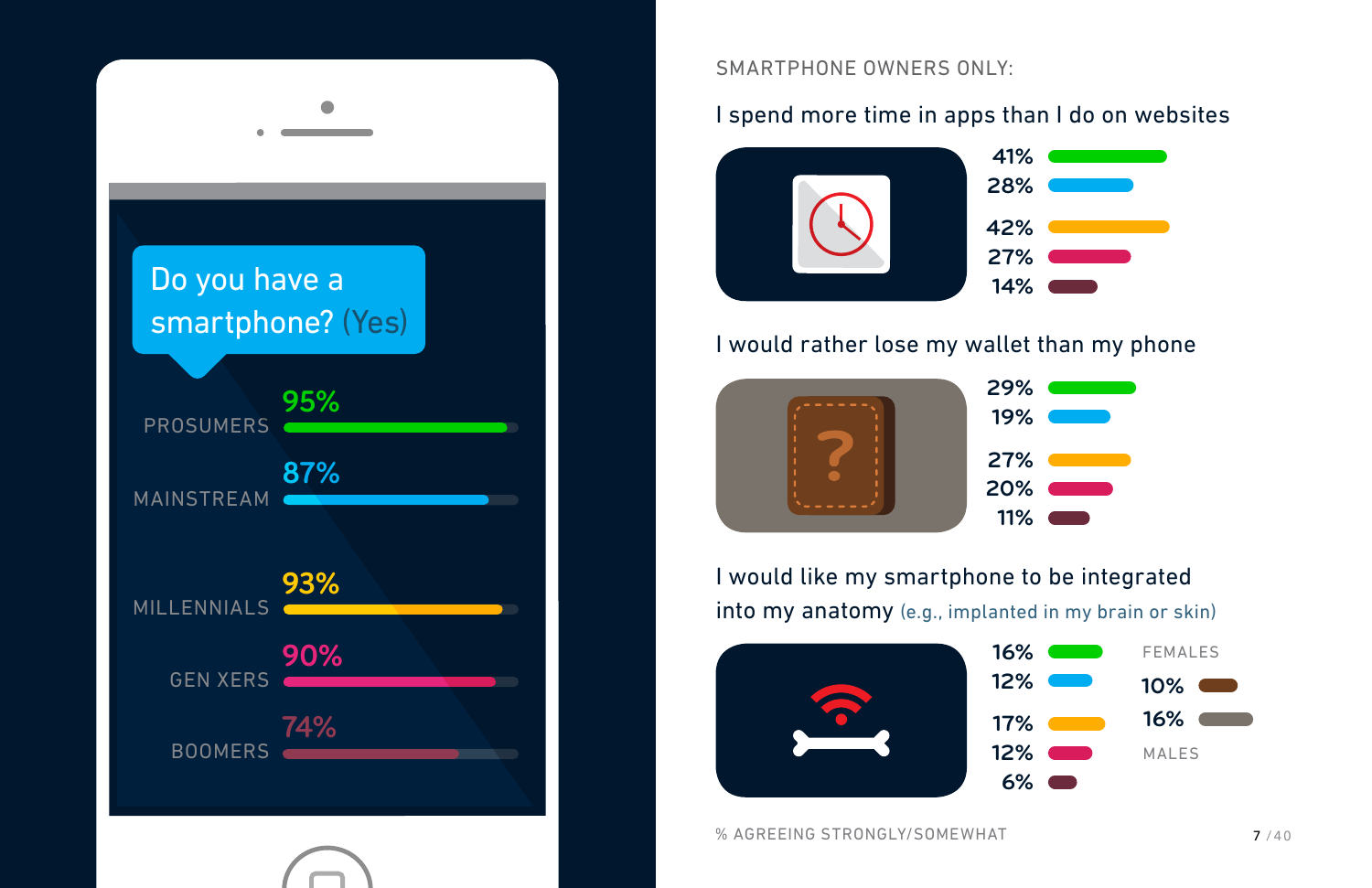# Reaching the Limits of Total Connectivity

## Less *Is* More

As much as we love our apps, we actually want fewer of them—or at least a more carefully curated collection. Apps take up precious space, and so half our sample claim they have what they need and don't wish to download more. Only the most appealing and useful new entries will prevail. WeChat is ahead of the game in its efforts to become a super-app in which other apps reside. This allows people to use one platform (and consequently one brand) to perform any activity without the need to download anything new.

I have all the apps I need on my smartphone and do not need to download more





TOTAL | % AGREEING STRONGLY/SOMEWHAT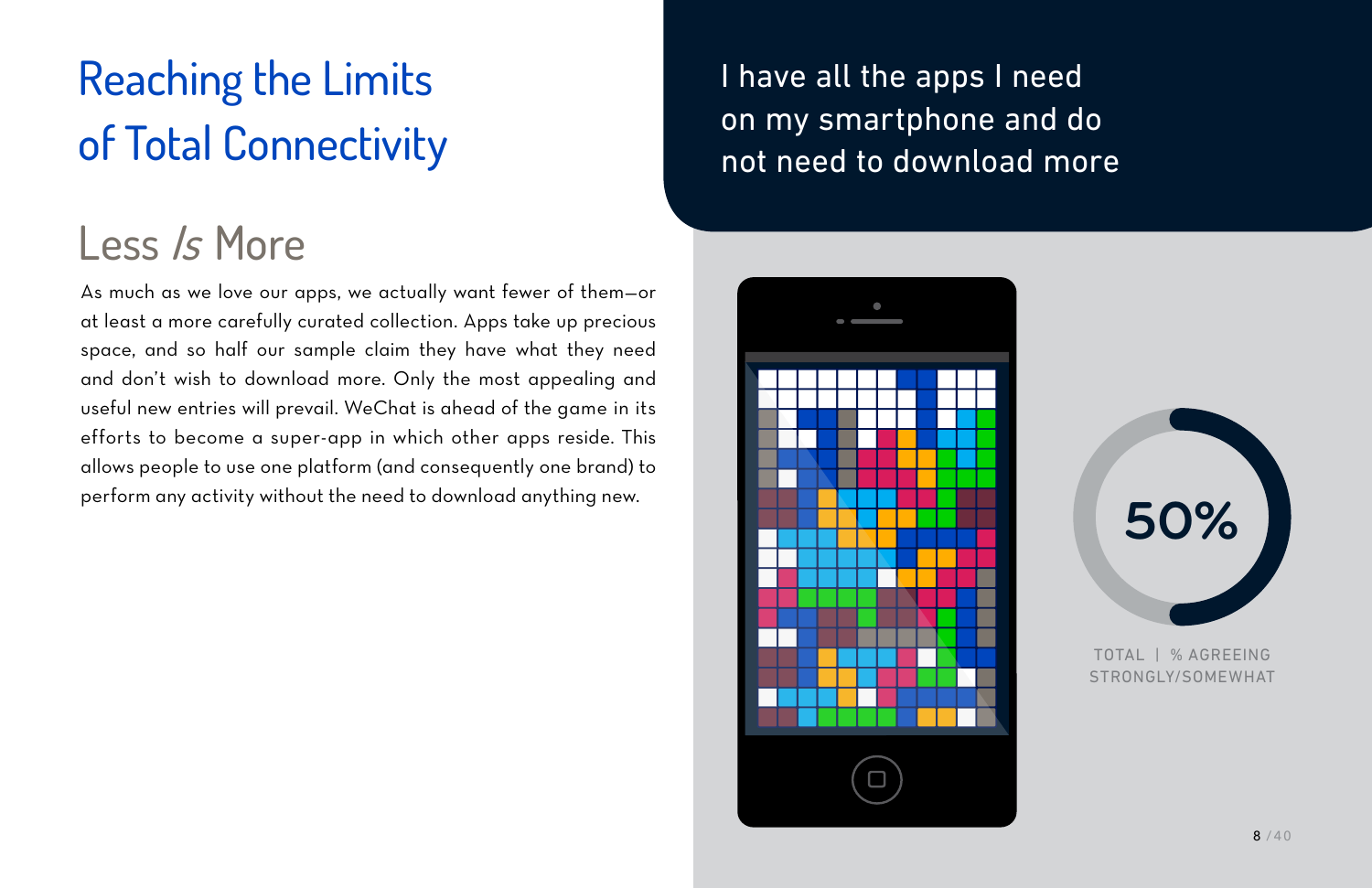

# The Rising Worry that Technology Is Weakening Human Bonds

Technology is addictive. More than 6 in 10 survey respondents—and nearly three-quarters of Prosumers—say they always keep their phone within reach unless it is charging. Nearly half of Prosumers and millennials check their phones if they wake up in the middle of the night, and more than a quarter admit to being a "slave" to their smartphones. We just can't quit them.

On a larger scale, people are increasingly worried about the societal effects of mobile technology. In our **[2009 study](http://mag.havas.com/prosumer-report/the-new-consumer/)**, 51% agreed with the statement, "I worry that digital communication is weakening human bonds." Eight years later, more than two-thirds agreed with a similar statement: "Modern technology is weakening human bonds." Looking at some of the markets included in both studies, we see a clear increase in concern. In the US, 54% agreed with the original statement in 2009 compared with 68% who agreed in 2017. We saw similar increases in other countries, as well, including Brazil (55% agreed in 2009 vs. 76% in 2017), the UK (48% vs. 63%), and China (55% vs. 64%). The concern is clear: As we become more and more plugged in to our digital devices, we may be sacrificing the ties that unite us as a species.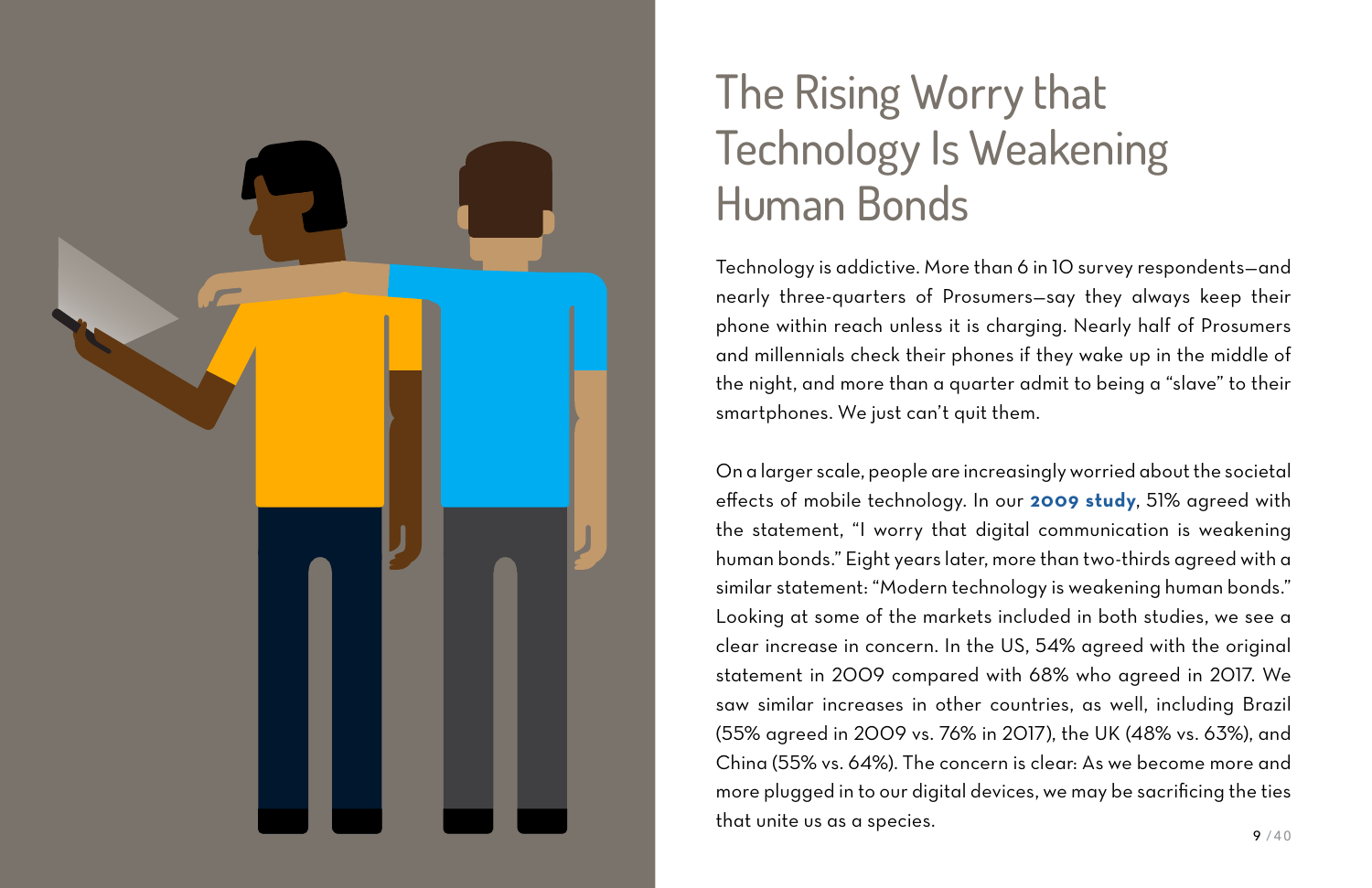#### SMARTPHONE OWNERS ONLY: I am a "slave" and a slave" in the state of the state of the state of the state of the state of the state of the state of the state of the state of the state of the state of the state of the state o

Other than when it's charging, I always keep my smartphone within reach



When I wake in the middle of the night, I usually check my phone



to my smartphone



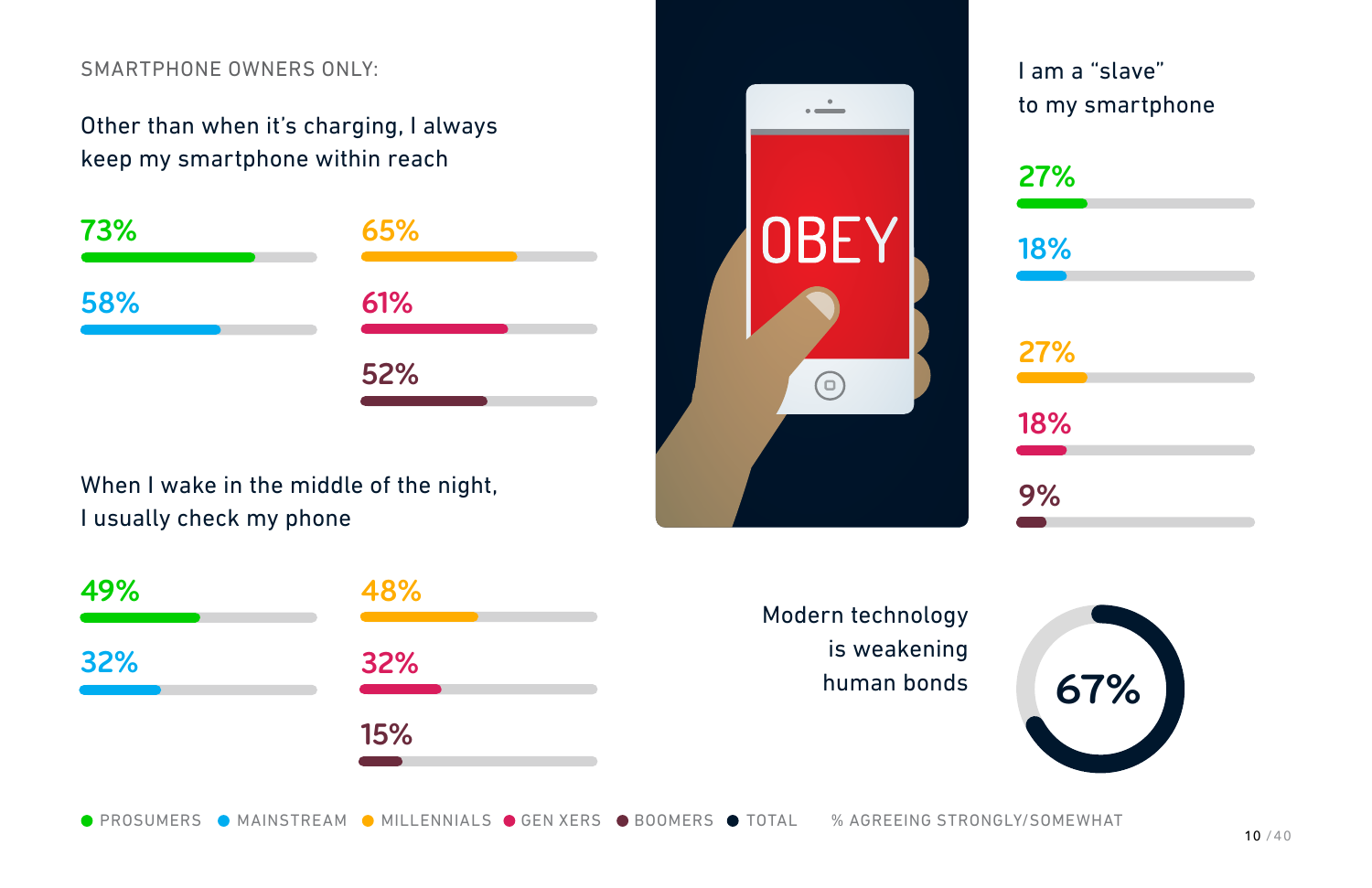## What's Next? Striking the Right Balance

Many of us are torn between our desire for convenience and our fear that its cost—in social disruption and in compromised privacy and security—ultimately will be too high to bear. One component of this is how much of our lives we are willing to place in the hands of a particular company. The bestseller *[The Circle](http://www.nytimes.com/2013/11/03/books/review/the-circle-by-dave-eggers.html)* envisions a world in which one superbrand dominates not only all other brands but all industries because of its efficiency and the convenience it offers. Are you willing to lay open your life to Amazon or another brand in exchange for a reliable source of products, grocery deliveries, home services, entertainment, and more? Many of us are. Even those who claim to hate Uber may find their resistance destroyed by the allure of hot food delivered from their favorite restaurant.

The imperative for brands will be to integrate themselves seamlessly into people's lives while also respecting customers' limitations including the limitations some people may not be willing to admit. Consider the emerging field of in-car apps. We saw in our **["Modern](http://mag.havas.com/prosumer-report/the-modern-nomad/)  [Nomad"](http://mag.havas.com/prosumer-report/the-modern-nomad/)** study that most Prosumers would like their cars to be connected to the internet, but we also have strong evidence that this will increase the potential for distraction-related injuries and fatalities. Nearly 6 in 10 of our survey respondents are sufficiently concerned about this prospect to agree that automakers should block apps when people are driving alone. In other words, we have already reached the point at which most of us recognize that we need to be protected from some digital capabilities. Just because a brand can deliver a next-level order of convenience does not mean it should.

### Automakers should block apps when people are driving alone



TOTAL | % AGREEING STRONGLY/SOMEWHAT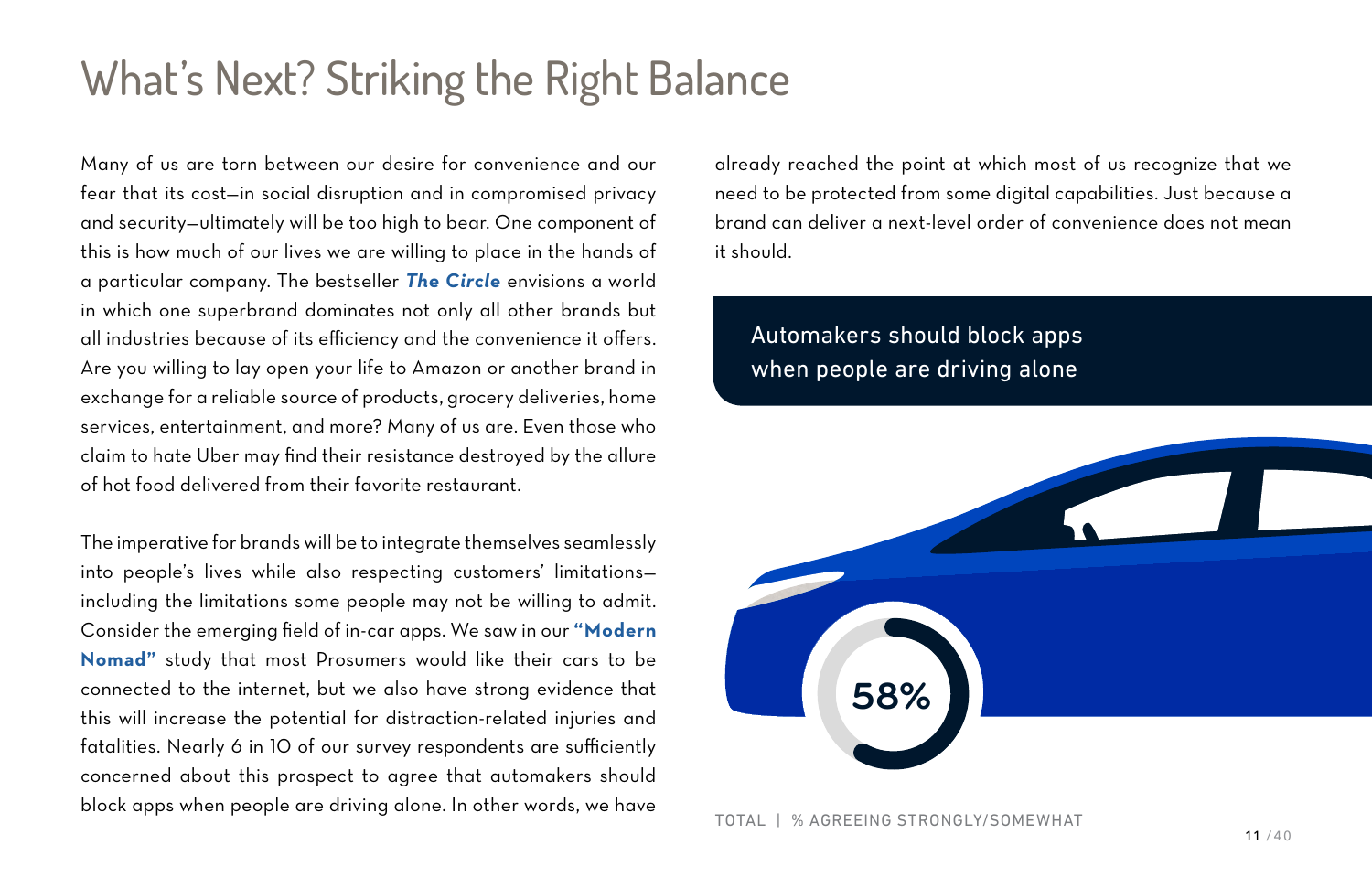# Trolls, Fakers, and FOMO, Oh My!

### Social media empowers me to support causes I care about



## It's All in How You Use It

Social media companies have amassed some 2.8 billion active users as of the start of 2017—among them, 97% of the Prosumers and 83% of the mainstream consumers in our study. When these sites first sprang up, they were places we would check in on once in a while. Now, for many of us, they have become our principal way to connect with—and perhaps even influence—the world. Ever since the so-called Arab Spring of 2011—when social media first was recognized as an essential tool for activists—we have seen it steadily grow as a "place" where people can connect and take unified action in support of personal, political, social, and environmental causes. Today, more than 7 in 10 Prosumers use social media in support of causes they care about, as do half of mainstream consumers. This phenomenon is particularly pronounced in certain markets. In India, for instance, 85% of Prosumers say social media empowers them to support causes they care about, compared with just 31% of Japanese Prosumers who say the same.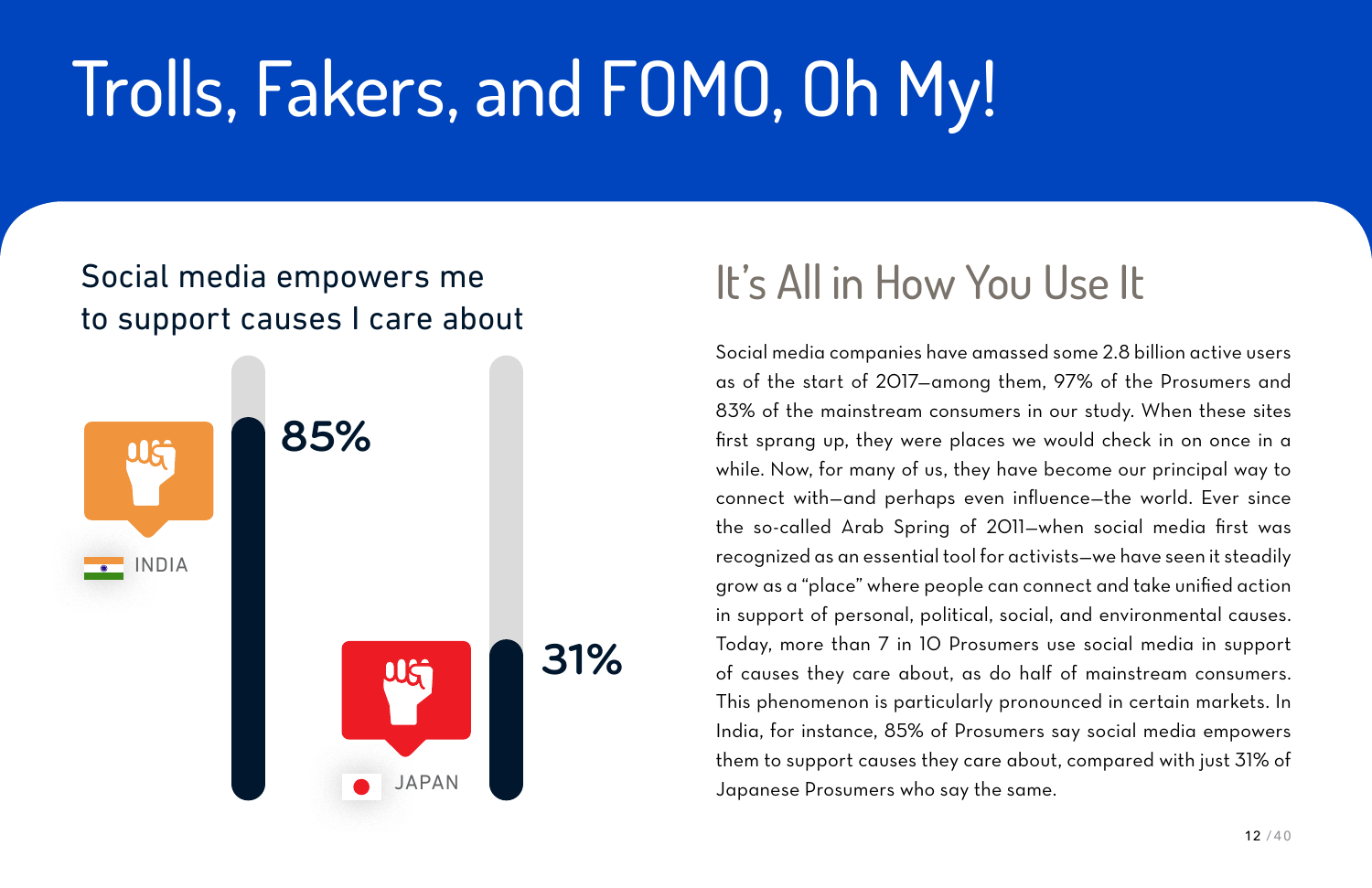

### Do you ever use social media sites? (Yes)



### Social media empowers me to support causes I care about

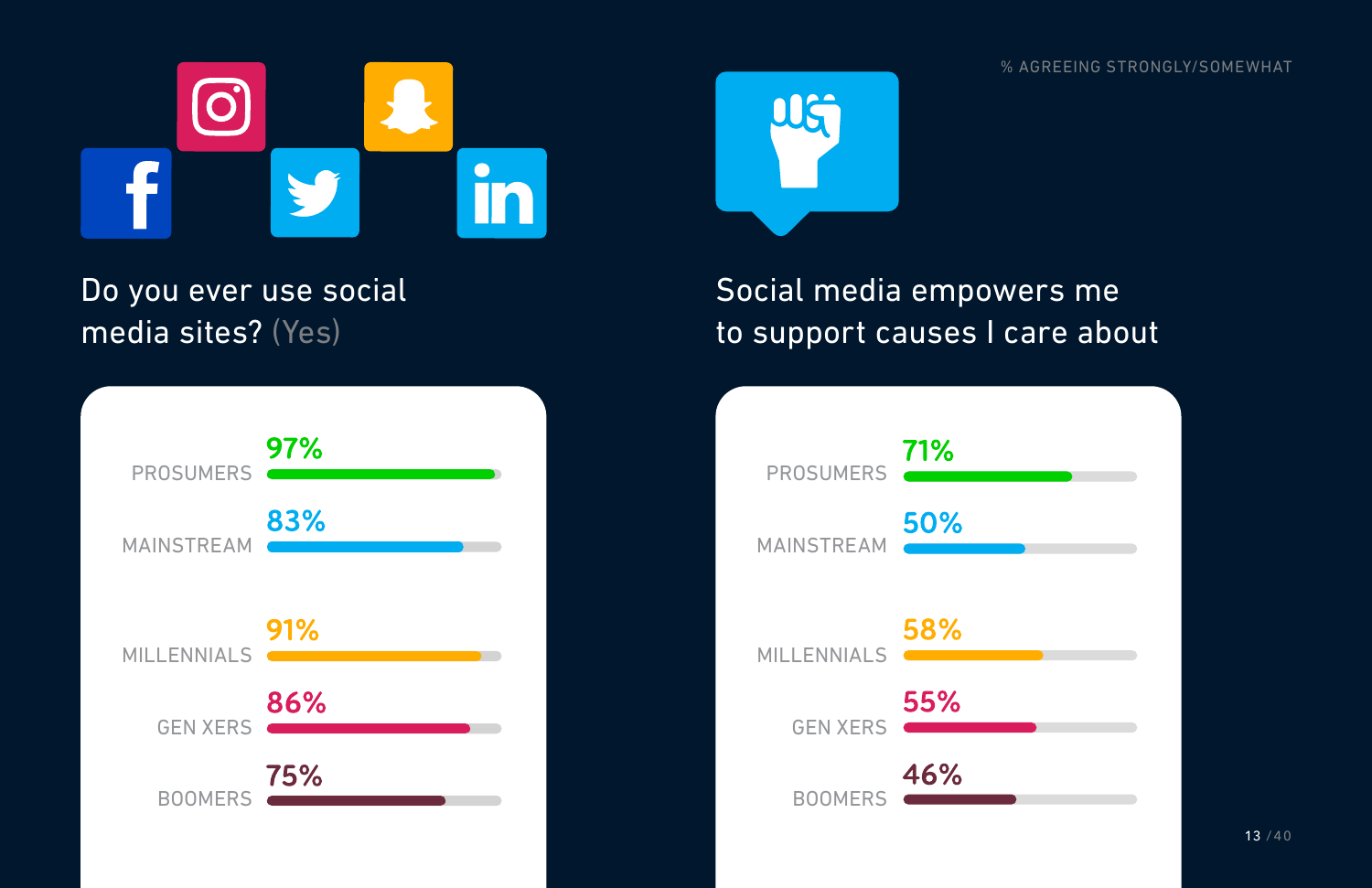At present, the average user spends around **[two hours a day](http://www.socialmediatoday.com/marketing/how-much-time-do-people-spend-social-media-infographic)** on social sites, with Facebook typically taking up 35 minutes of that time. Nearly half the mainstream consumers we surveyed consider social media a big time waster, but that percentage falls to 35 among Prosumers, suggesting that they use these sites in more worthwhile ways. Looking at the individual markets, Germans (82%) and Russians (78%) are the most apt to consider social media a waste of time, while people in the Philippines (20%) and Japan (23%) are the least likely to feel that way.

#### Social media is a big time waster



## The Ties that Divide Us: Two Downsides

# Downside #1: Half Our Global Sample Believes Social Media Is a Divisive Force

For a majority of Prosumers and millennials, social media is now their main source of news. That's important for a couple of reasons. First, it likely means people are getting their news via headlines and fast-breaking, rather than in-depth, reports. Second, it means people are more likely to get their news from within a media bubble of their own making, thanks to relevance algorithms that keep feeding us more of what we have already chosen to consume. More than a third of Prosumers and millennials are cognizant of that bias, admitting that social media tends to confirm their already established opinions rather than challenge them. The significant difference in agreement levels between Prosumers (42%) and the mainstream (28%) on this question indicates that this is a view that will gain traction.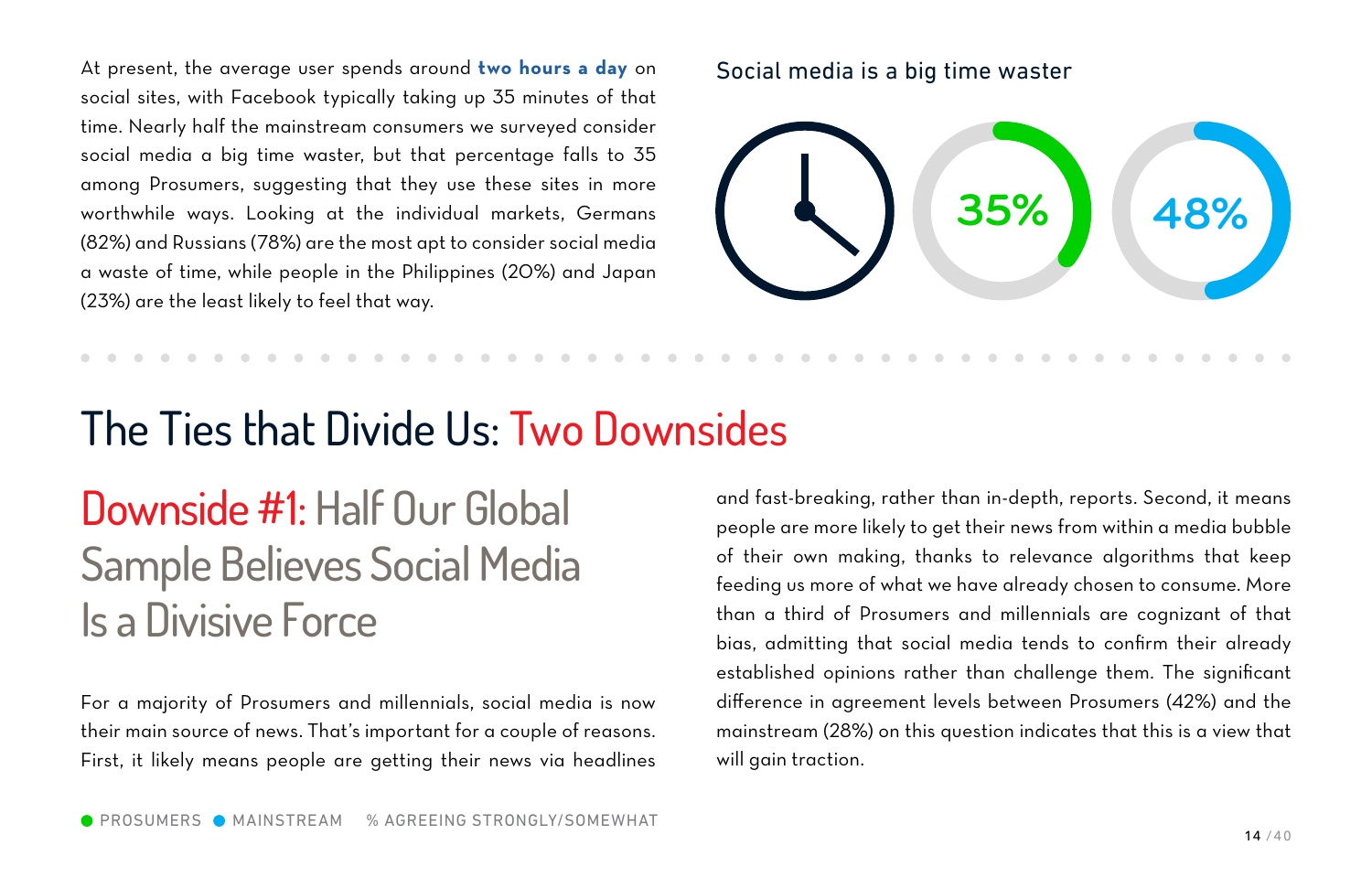### Social media is my main source of news



### Social media confirms my own opinions rather than challenging them



As the modern world grapples with the influence of social media, a consensus is forming that these platforms are serving to dissolve some of the societal "glue" that binds us. Nearly half our global sample (45%) believe social media is a divisive force. Anyone who has spent much time on these sites in the last year can certainly attest that the lines are clearly drawn, separating those who support Trump, Brexit, gun ownership, Catalonian independence, immigration, the fight against climate change, or whatever the issue might be from those who oppose these things. Increasingly, the two sides on each issue cannot even agree on what is a bona fide fact, as people grapple to separate legitimate from "fake" news and human users from propaganda-spewing bots.

In the past, social media brought people together; today, it divides them

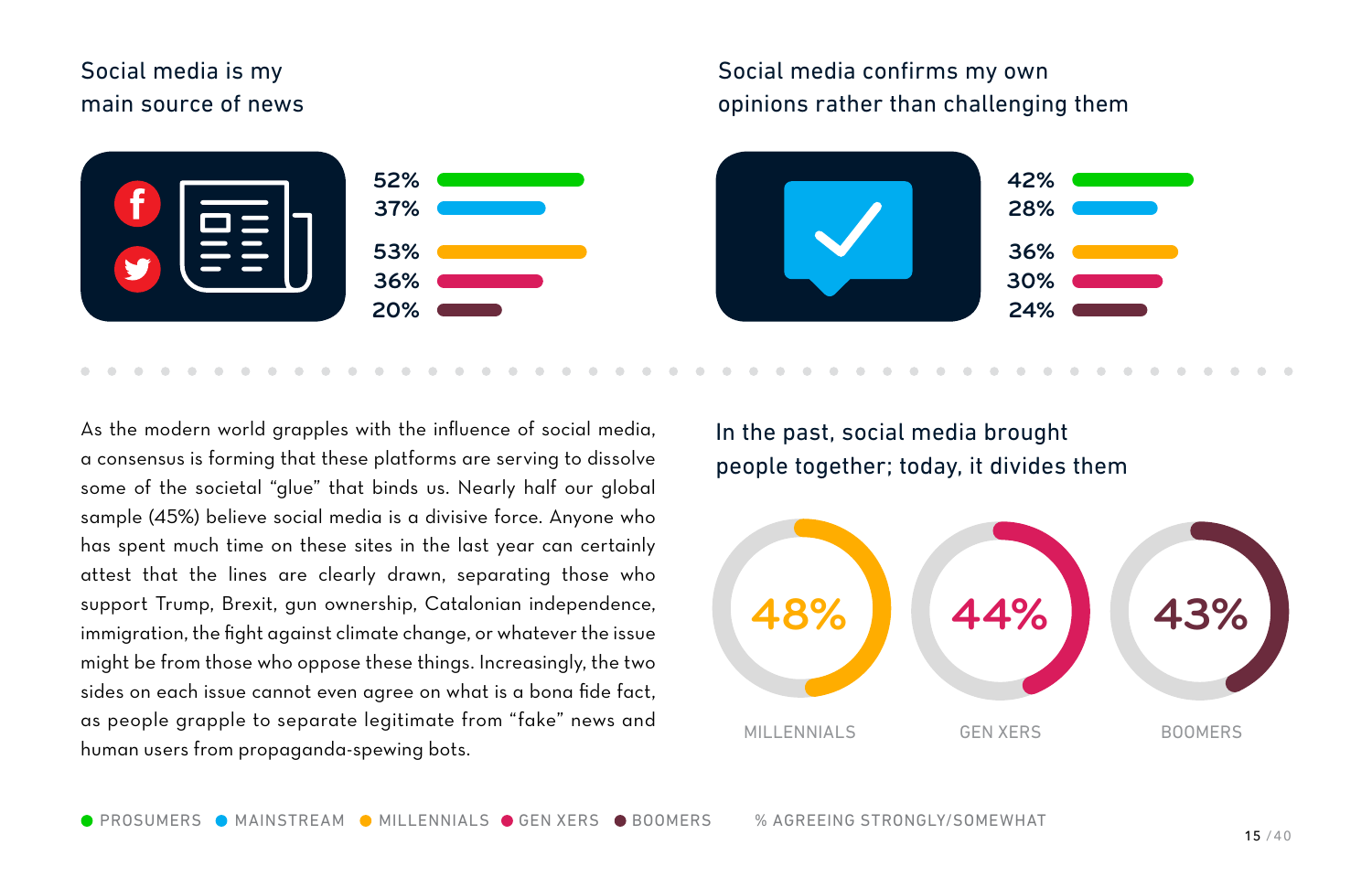In the early days of the internet, people spoke hopefully about the democratization of knowledge and the potential for more meaningful connections to be forged across the globe. Now it appears that, instead of opening our eyes and minds, these platforms are making people even more provincial and narrow-minded.

# What's Next? Situation Critical

One issue we are likely to hear a good deal more about in coming years is the impact these media bubbles are having on our ability to objectively analyze information. Nearly half our global sample think social media is reducing people's ability to think critically. How will we defend against that? Social platforms are **[struggling](https://qz.com/1123903/facebook-ended-a-test-to-fight-fake-news-that-called-real-news-fake/)** in their efforts to combat fake news, which may mean it is up to schools to implement programs that help children distinguish what is real from what is not. It's possible we will see a migration toward Reddit, Quora, and other platforms where people can find opposing views, but it seems increasingly likely that the heyday of unbiased news reporting—and consumption—is behind us. And that is a dangerous problem indeed.

### Social media is reducing our ability to think critically

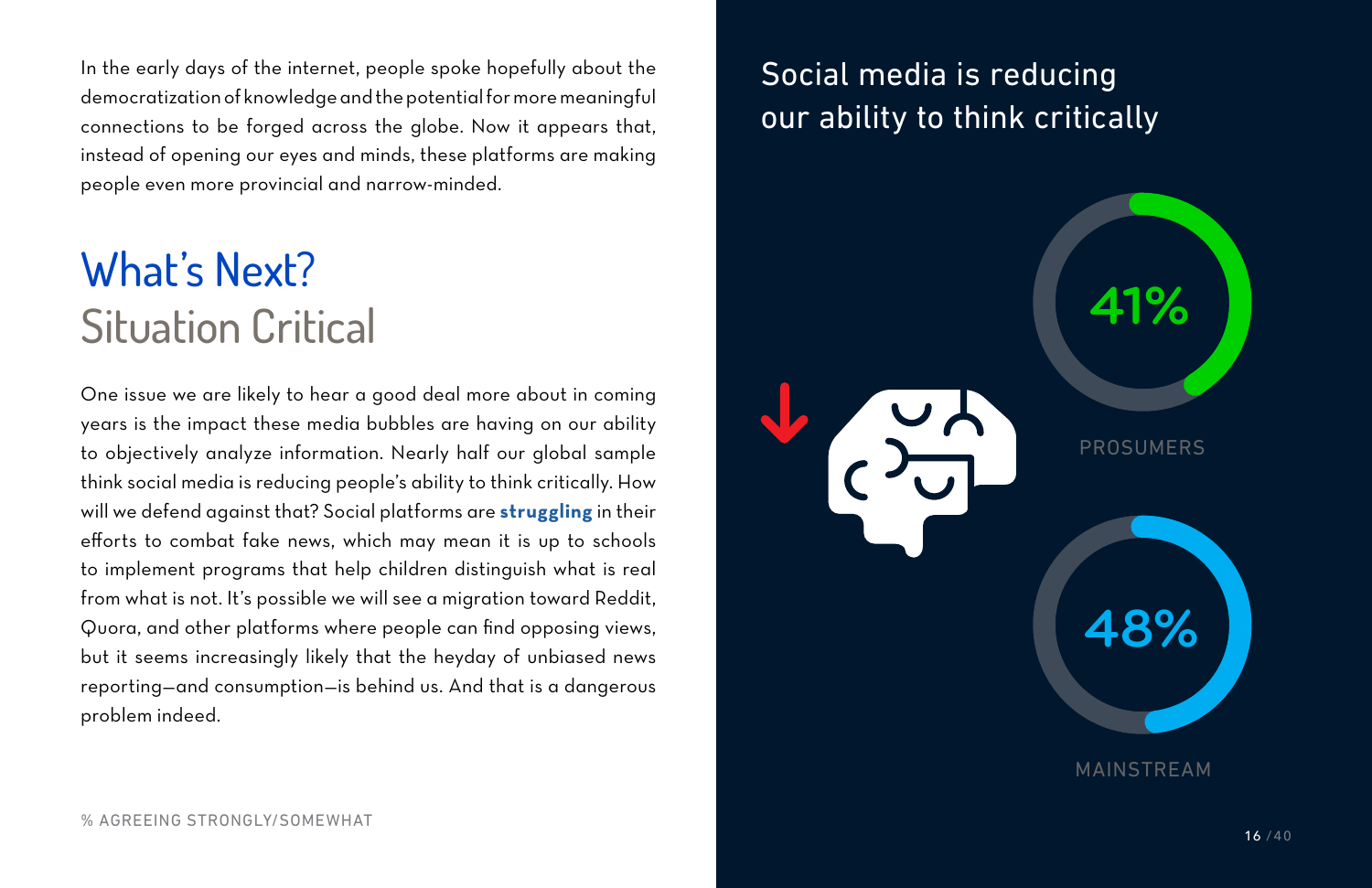## Downside #2: In the Words of Teddy Roosevelt, "Comparison Is the Thief of Joy"

We are all familiar with the psychological effects of our new social platforms, including depression and loneliness, and so we will only touch briefly on them here. Suffice it to say that most users choose to depict the rosy highlights of their lives on these sites—happy children, inviting vacation spots, highly photogenic meals—while minimizing or leaving out altogether life's imperfections. This can make our own lives seem worse by comparison—a situation particularly prevalent among younger people. Around 1 in 5 global respondents say that seeing other people's lives on social media makes them unhappy with their own lives. This number increases to 28% of millennials overall and to 41% of millennials in the UK and 39% in the US. At the same time, 20% of millennials—and 41% of US millennials—actually prefer their social media lives to their real lives. Even more disturbing, around 1 in 5 Prosumers and millennials actually prefer the *people* they are on social media—meaning their personalities and ways of interacting—to their real selves. It's a whole lot easier to be a thoughtful sage or life of the party when one's conversations come with an "edit" button.

Seeing other people's lives on social media makes me depressed/unhappy about my own life



I prefer my life on social media to my actual life





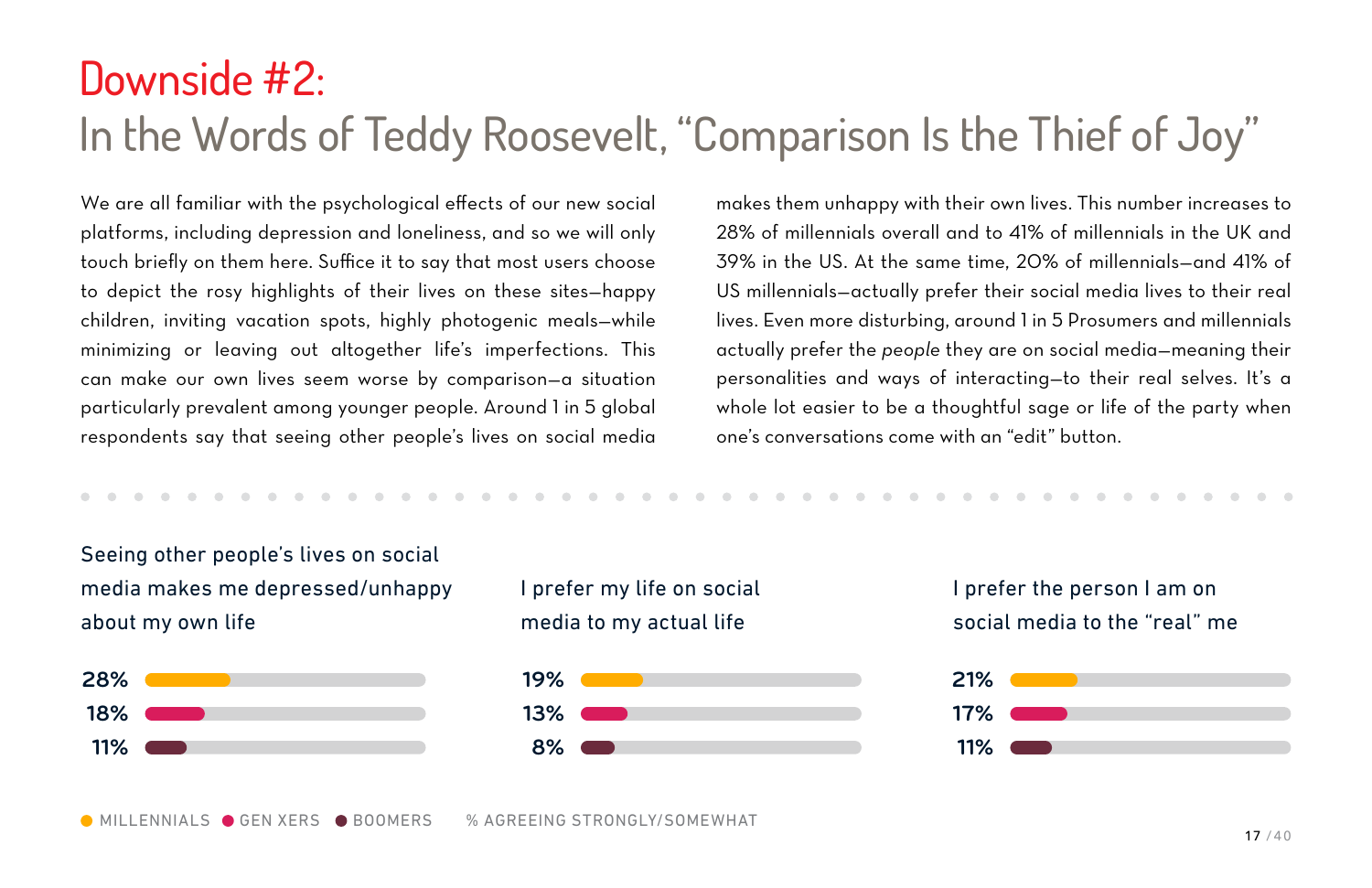



# What's Next: Gen Z Masters the Social Media Game

Millennials are known as digital natives, but it is actually the next generation—Gen Z—that is doing the best job of customizing social media use for their particular needs. They safeguard their privacy by using ephemeral platforms such as Snapchat that cause their stories to automatically disappear, and they are more apt to delete older photos and other content so as to keep their social personas up to date. They also are perfecting the art of creating multiple personas online. So, on Instagram, for instance, they may maintain two accounts: their "real" one (rinstagram), which displays what they want the world to see, and their "fake" one (finstagram), in which they post things for the eyes of a close set of friends only. (In truth, finstagrams tend to be more real than rinstagrams, but who are we to quibble?) In this way, they can decide who gets to see—and judge—which aspects of their personal narratives. We are also seeing Gen Z lead the way in terms of monetizing social media and turning large fan bases into paying careers, as Lauren Giraldo, Britney Vargas, Bretman Rock, and others have done.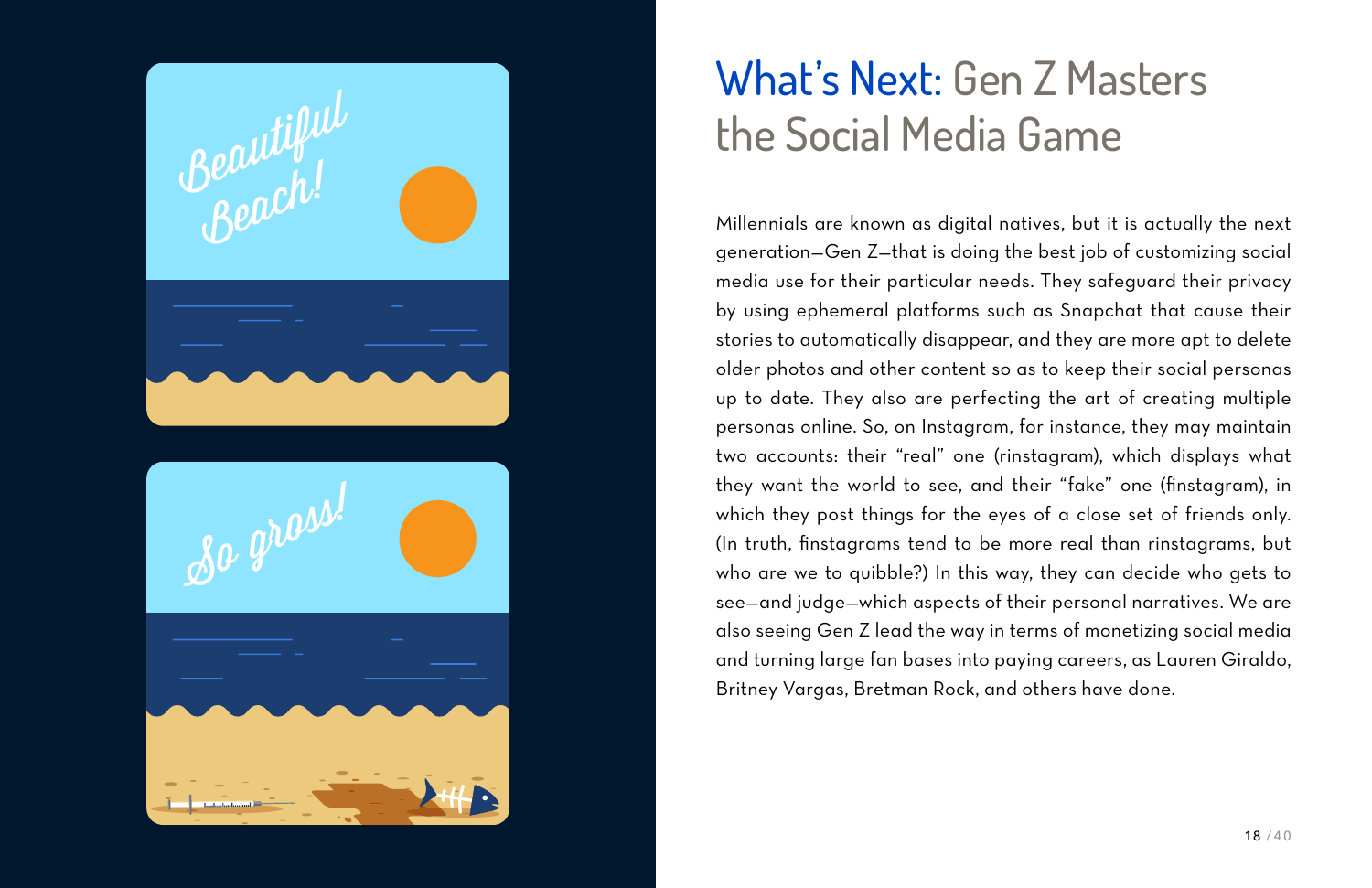# Data Creep and the End of Privacy

### Data Used for My Convenience: Approved…

How comfortable would you be with a Walmart employee entering your home while you're at work and **[stocking your refrigerator](https://blog.walmart.com/innovation/20170922/why-the-future-could-mean-delivery-straight-into-your-fridge)** with groceries? Or an **[Amazon delivery person](https://www.amazon.com/b?&node=17285120011)** tucking your packages just inside your front door? Both services are already under way, albeit on a limited scale. Or how about if a company had enough data on you that it could anticipate products you likely would want and then **[ship them to your home](https://techcrunch.com/2014/01/18/amazon-pre-ships/)** before you even ordered them? Creepy? Cool? A little of both?

As would be expected, Prosumers and millennials are ahead of the curve when it comes to embracing such schemes. Nearly half of both groups would like their refrigerators to automatically order needed items, while one-third are looking forward to "anticipatory shipping"—receiving products companies think they will want even if they have not yet ordered them. China is well ahead of the pack in this regard, with 80% of Prosumers looking forward to automatic refrigerator refills, and 70% keen on the notion of packages arriving unprompted.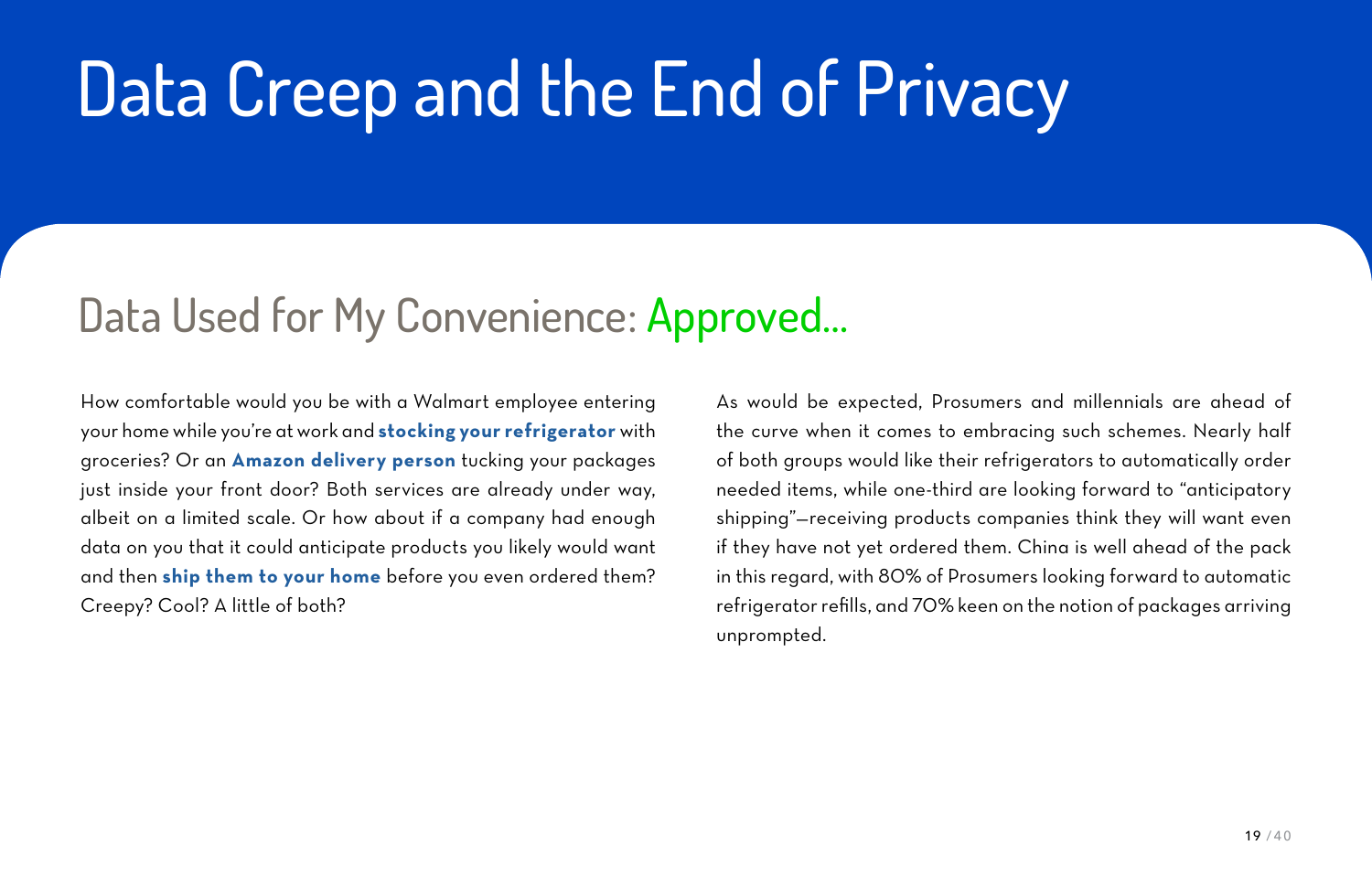I would like my refrigerator to automatically order products I run out of and have them delivered to my home

I would like companies to be able to predict what I will need to buy and send it directly to my home



### …But Stay Away from My Private Life

It is one thing to have voice-controlled devices in our homes keeping us up to date on news and ordering us a pizza, and quite another to have them recording our every word and delivering them back to the mother ship—which is what happened to at least one early user of the **[Google Home Mini](http://fortune.com/2017/10/11/google-home-mini-data-privacy/)**. Google reportedly has fixed the problem, but privacy fears remain. A majority of people—both Prosumers and the mainstream—worry about how companies are intending to use the personal data they stockpile. The situation will grow even more fraught as the Internet of Things spreads. Already, around three-quarters of those surveyed worry about privacy and security concerns stemming from internet-connected devices in their homes. Prosumers are early adopters of technology, but they are even more concerned than the mainstream about the potential for these devices to be hacked or used for unlawful surveillance.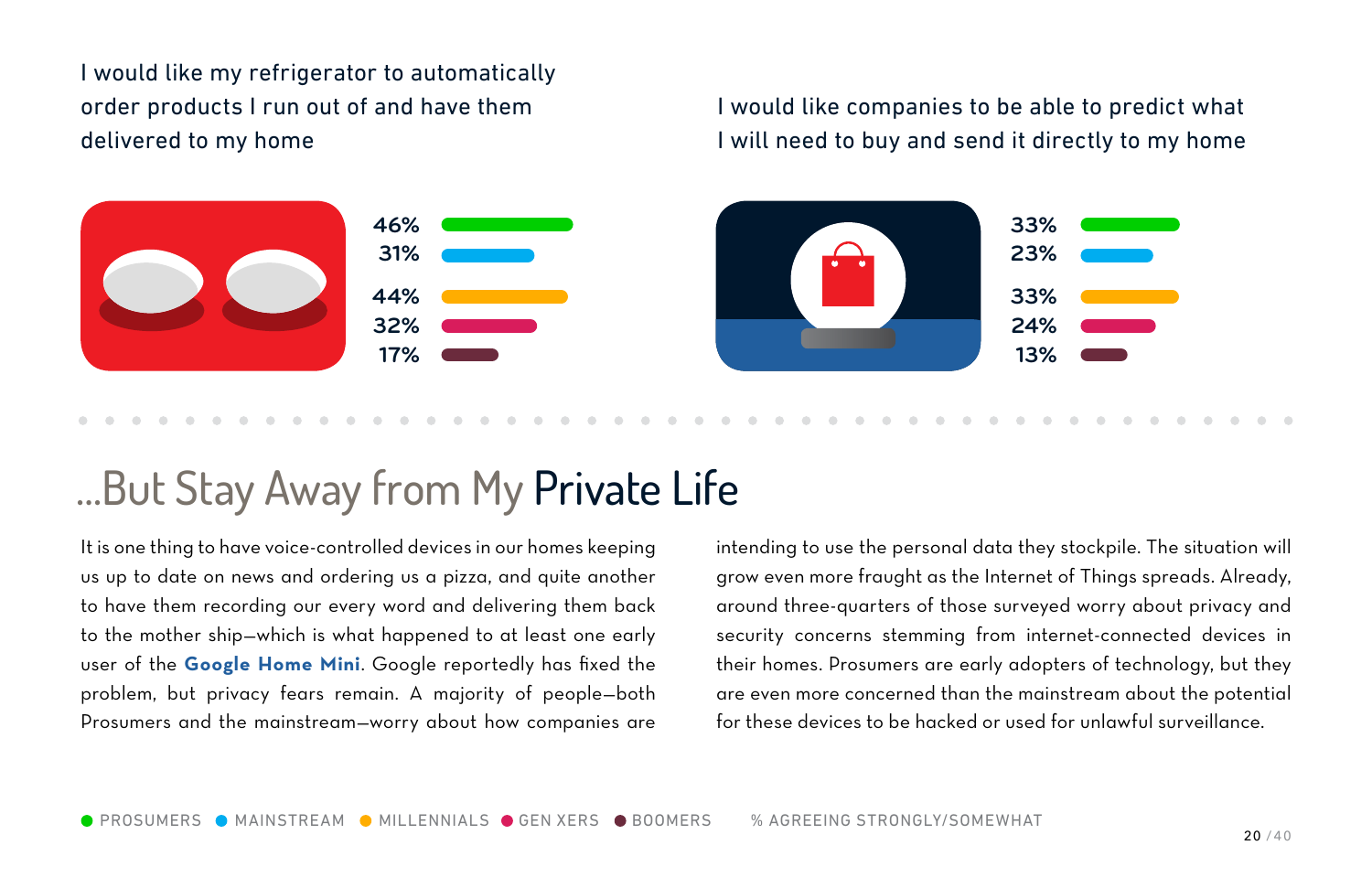#### **O PROSUMERS O MAINSTREAM O MILLENNIALS O GEN XERS O BOOMERS** % AGREEING STRONGLY/SOMEWHAT

It worries me that I do not know what companies are doing with my data/ information I worry that internet-connected devices will be hacked and cause harm to individuals/communities

I worry that internet-connected devices will be used for unlawful surveillance



That said, there is an upside to digital surveillance for some people. Nearly 7 in 10 parents surveyed (and 8 in 10 Prosumer parents) would like to be able to geo-locate their children at any time through their phones. What's good for the kid isn't necessarily good for the parent, however: Less than a third of those surveyed would like their

PARENTS ONLY: I would like to be able to geo-locate my kids at any time through their phones

friends and families to be able to geo-locate them through their smartphones. There was a wide gap in agreement rates by country, with just 7% of Dutch and 9% of Germans willing to be trackable via their smartphones versus 70% of Cambodians, 62% of Indians, 57% of Chinese, and 53% of Russians.

SMARTPHONE USERS ONLY: I would like friends and family to always be able to find out where I am at any moment (geo-location) through my phone

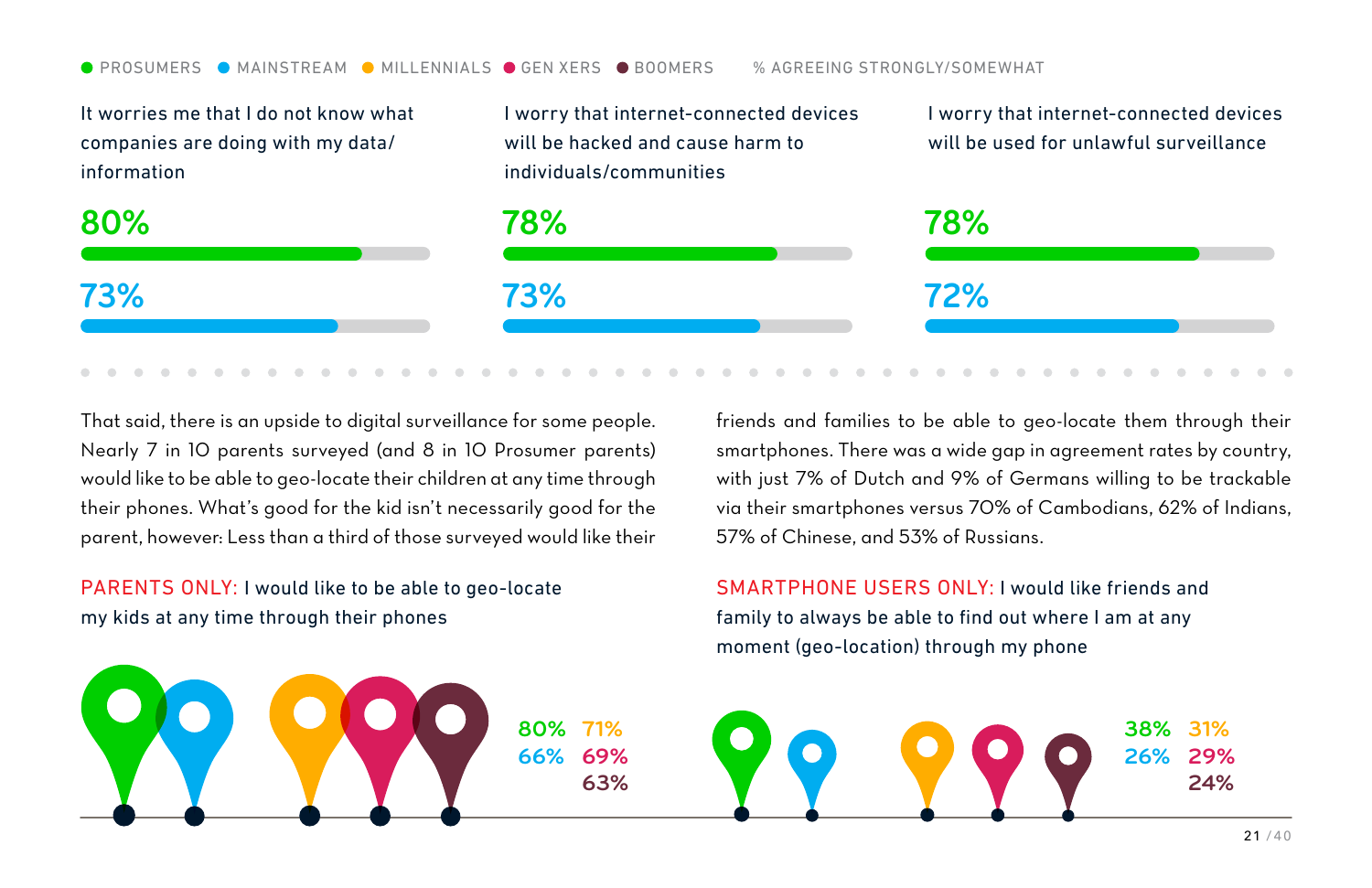# What's Next: Is Privacy an Outdated Luxury?

We talk about privacy, we fret about privacy, but, for the most part, people are resigned to the notion that there is no longer any easy, affordable, or reliable way to keep their private data secure. Consumers are finding themselves at the center of a business model with which they don't feel completely at ease. And most agree that we are headed toward a future in which there simply will be no way to keep our private data secure. Have we given up? Will we reach a point at which the privacy costs push us away from the technologies we have grown to depend on? Or are we holding out hope that some tech brand will swoop in and solve the problem? We will probably see a bit of all three.

### In the future, maintaining our privacy/private data will be expensive

| 71% | 64% | 66% | 64% | 65% |
|-----|-----|-----|-----|-----|
|     |     |     |     |     |

### In the future, none of us will be able to keep our private data secure



I do not care what companies are doing with my data as long as I get free services/products in return

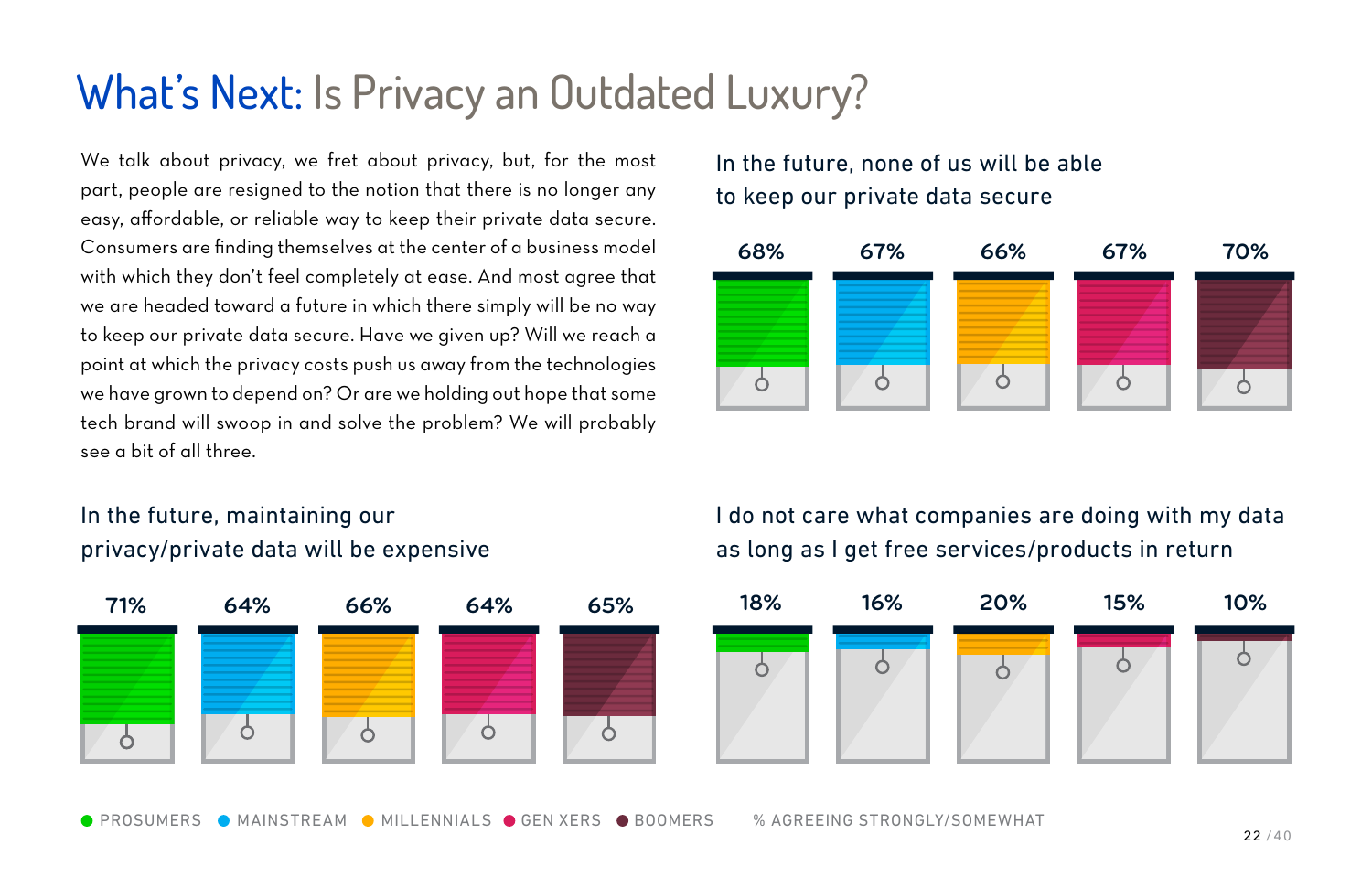# Artificial Intelligence: Our New Life Partner?

## AI Is Good…Except When It's Not

In his bestseller **[Sapiens](http://www.ynharari.com/book/sapiens/)**, Yuval Noah Harari took us through a short history of the evolution of humankind and how we have not only adapted but also mastered our physical environment. In its sequel, **[Homo Deus](http://www.ynharari.com/book/homo-deus/)**, Harari explores humanity's next chapter: a tech-driven future. He speaks of a time when humans exchange meaning for power. A time when we cede our authority to machines and, in so doing, endanger many of the things we hold most dear. That time may finally be approaching, as artificial intelligence (AI) migrates out of science fiction and pop culture and into our actual lives.

For now, most people still consider AI a thing of the future something that will affect our children and grandchildren more than ourselves. But overall, we are optimistic about the changes it will bring. Nearly two-thirds of Prosumers and half the mainstream believe that artificial intelligence will be good for society. In general, emerging markets are the biggest fans of the technology. Despite the United States being a primary driver of AI development, barely half of US Prosumers (55%) and just 44% of the mainstream believe AI will end up benefitting society overall, compared with 95% of Prosumers and 86% of mainstream consumers in China.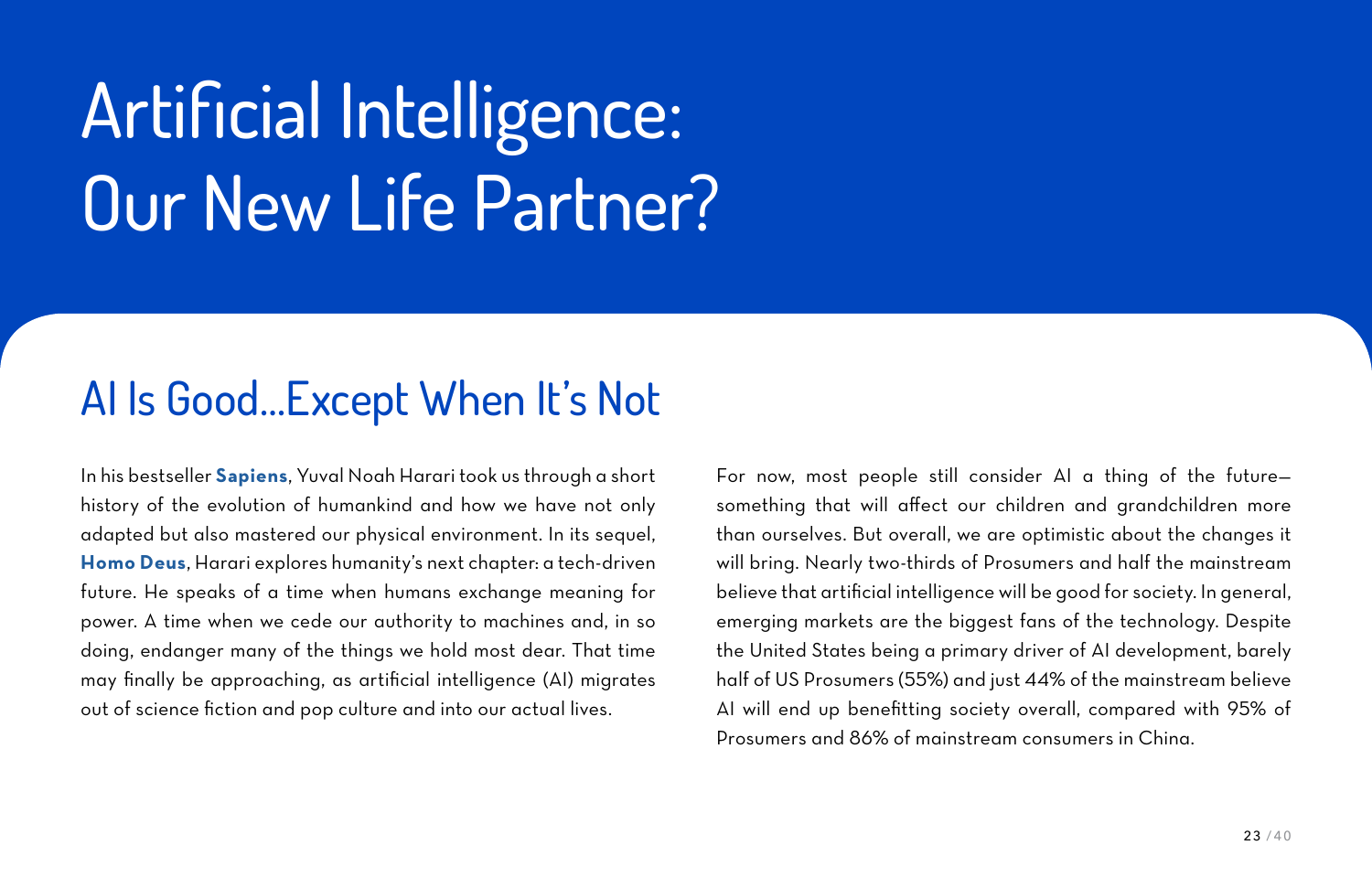# Emerging Themes and Tensions

To better understand people's hopes and fears regarding intelligent machines, we provided a list of possible scenarios and asked people which they believe will come true. This allowed us to identify multiple themes and tensions that will help us understand how to balance people's desires and anxieties over AI.

### **>> PROSUMERS & MEN: AI WILL HELP HUMANITY PROGRESS <<**

Our study uncovered a clear gender divide. Just 44% of females in our global sample are optimistic about the future of AI compared with 60% of males. This is in line with our **[2015 study](http://mag.havas.com/prosumer-report/ibody/)**, which found that 25% of men versus only 16% of women would choose to be a cyborg if given the option.

### Artificial intelligence will be good for society

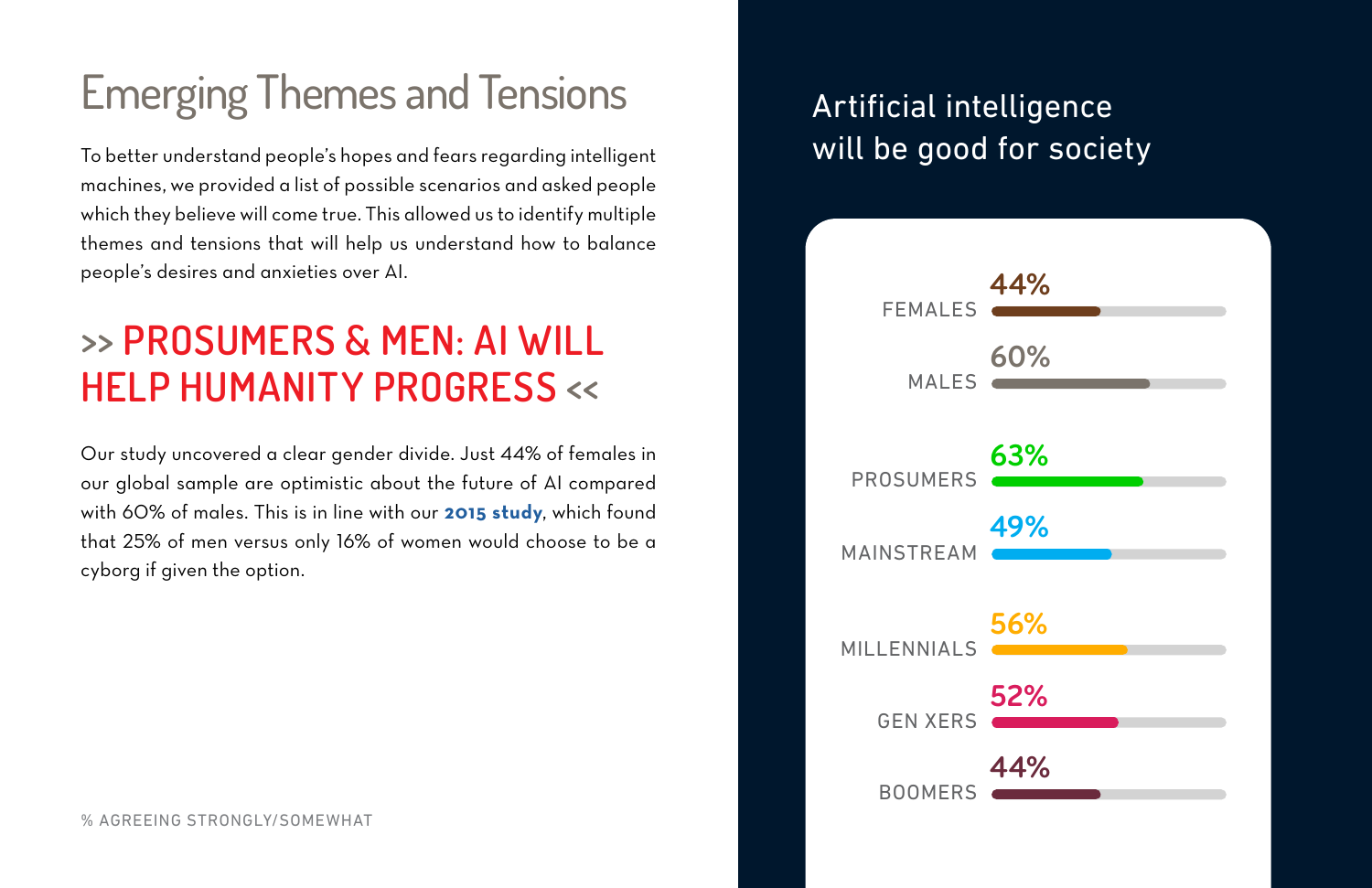Looking at our list of potential scenarios, the responses confirmed that Prosumers and men are the two groups most welcoming of AI. While women are most apt to think these new technologies will take away jobs, leaving millions of people unemployed, Prosumers and men said the two most likely scenarios are that intelligent machines will help humanity progress and solve society's most pressing problems.



Take away jobs and leave millions of people unemployed

| 45% |  |  |
|-----|--|--|
|     |  |  |
| 38% |  |  |
|     |  |  |
|     |  |  |
|     |  |  |

Solve our most pressing problems

**21% 30%**



**COLLEGE**  $\sim$ 

**45%**

Take over and control

**26% 21%**



**16%**

**14%**

FEMALE **MALE** 

Create new jobs that we cannot even imagine today



human society Destroy our planet None of these

**8% 6%**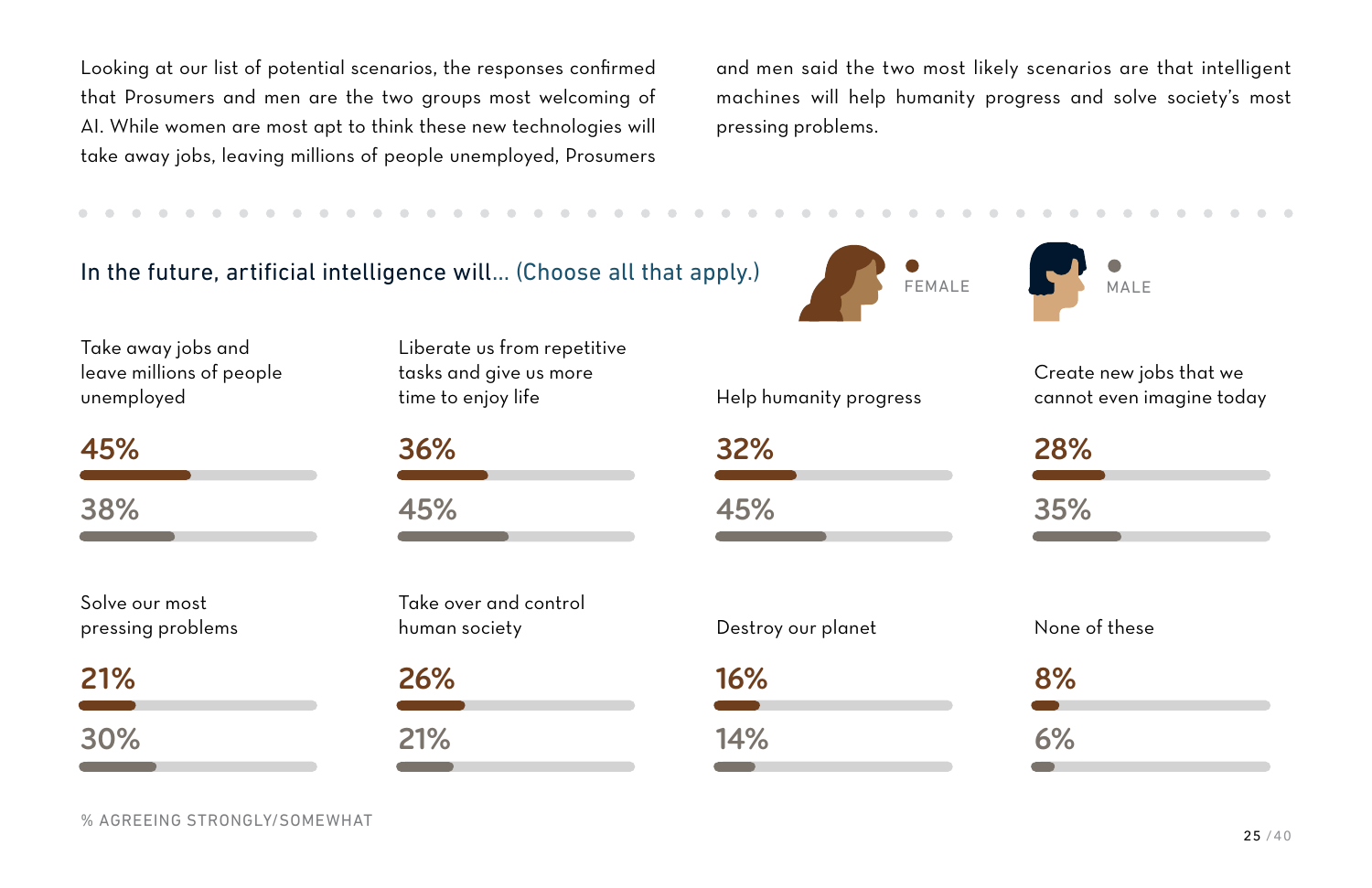### **>> LIBERATION MAY LEAD TO LAZINESS <<**

Sizeable proportions of the sample believe that AI will liberate us from repetitive tasks and give us more time to enjoy life. While most of us would love to have a 2.3-day workweek, that added leisure time might come at a price: 57% worry that humans are going to become lazy and idle once intelligent machines are fully embedded in our lives. Nearly as many (55%) worry that we are

going to lose our ability to solve problems on our own. And 44% think we are going to become less imaginative. These numbers don't differ all that much in tech-obsessed China, indicating that even the biggest supporters of AI are concerned about the potential for unintended—and unwelcome—consequences.

When AI and robots are fully embedded in our lives, I worry that humans are going to...

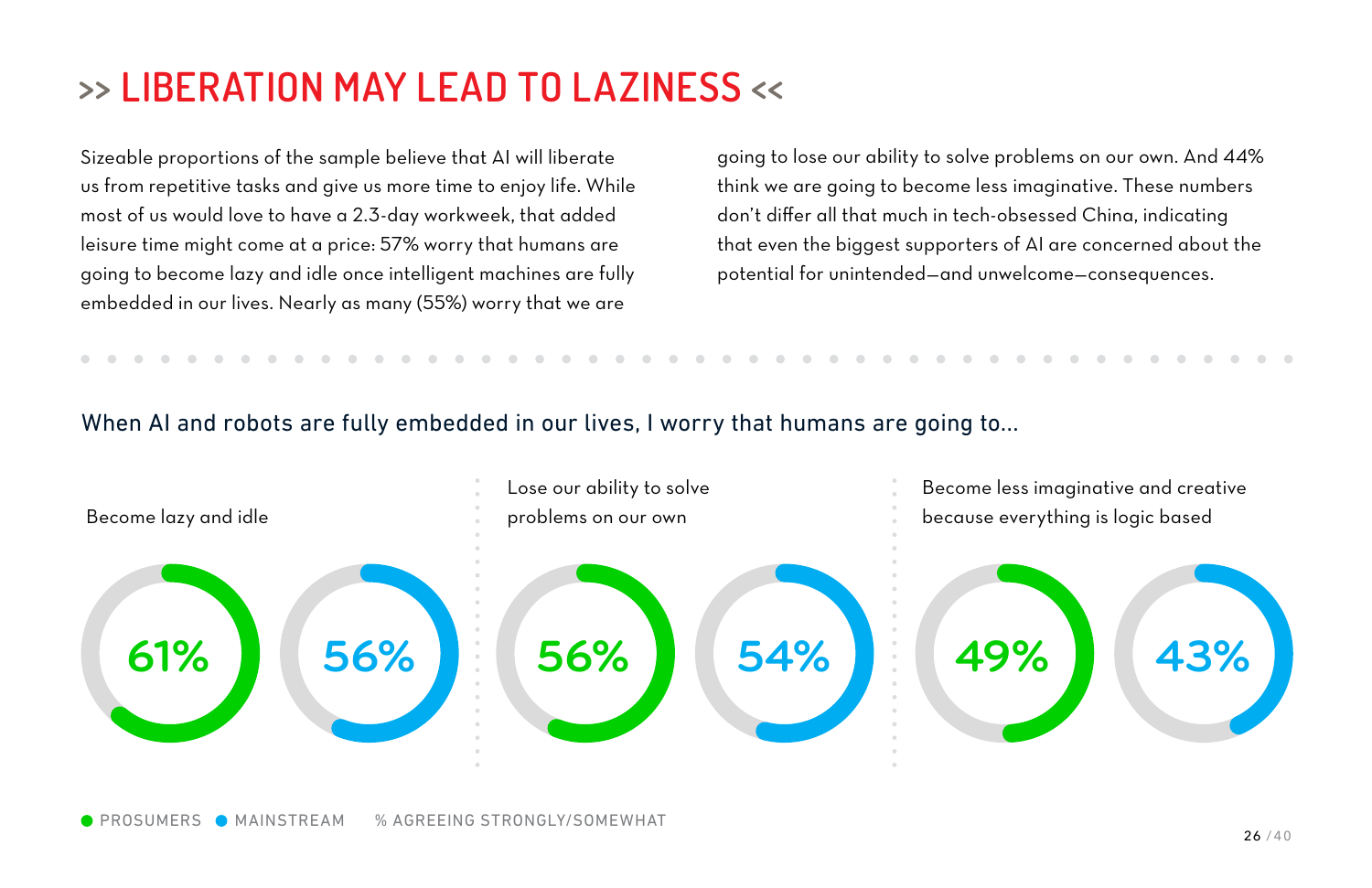## **>> WHO IS THE BIGGER THREAT TO HUMANITY: ROBOTS OR HUMANS? <<**

One of the scenarios we posited is familiar to sci-fi fans: Will machines eventually take over and control human society? Nearly a quarter of our sample fear this dystopian future will actually take place. Again, we see a pronounced male/female split, especially in some markets. In France, for instance, 20% percent of males and 35% of females think robots will take over; in the US, those numbers are 19% and 27%, respectively.

It turns out, though, that people actually trust AI more than they do their own species: While only 22% of Prosumers fear AI will take over and control humanity, an astounding 44% worry that humans are going to use robots to wage war and ultimately destroy the planet. And 33% of Prosumers fear humans will use robots to enslave much of humanity.

#### When AI and robots are fully embedded in our lives, I worry that humans are going to...

Use robots to wage war and ultimately destroy the planet Use robots to take control and enslave much of humanity

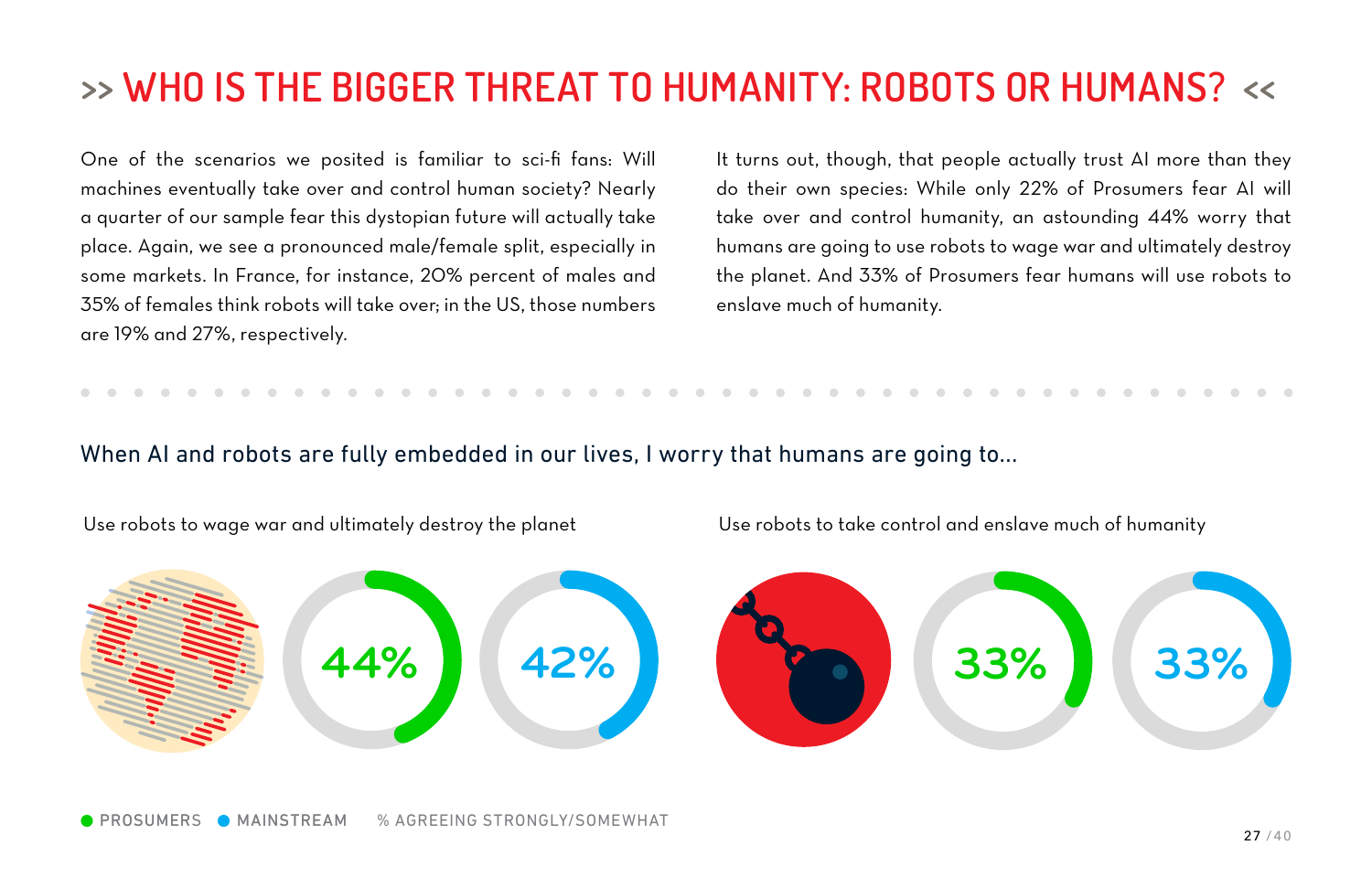

Jobs are often a big part of the debate when the topic of AI emerges. As with the industrial revolution of the 18th and 19th centuries, there is the question of whether more jobs will be created or lost as a result of automation. Prosumers are pretty evenly split on this topic, with 39% believing AI will take away jobs and leave millions unemployed, and 37% saying AI will create new jobs that we cannot even imagine today. (Granted, the two scenarios are not mutually exclusive.)

### **>> A JOB LOST IS A JOB GAINED. WAIT, IS IT? DEPENDS ON THE CULTURE. <<**

When looking at individual countries, a cultural bias is revealed between markets where AI development is already common and those that have been slower to embrace these new technologies. At present, China is among the countries with the highest concentrations of industrial robots, and in this case familiarity has bred comfort: A majority of Chinese surveyed (52%) think AI will create jobs we cannot even imagine today, while just 27% worry it will leave millions unemployed. In the US—which **[PwC estimates](http://fortune.com/2017/03/24/pwc-robots-jobs-study/)** will lose nearly 40% of jobs to automation by 2030—opinions are far more divided: 40% of the sample believe AI will take away jobs, while 32% believe it will create them. There is a correlation with technology affinity here: 53% of Americans surveyed who do not currently own a smartphone fear AI will destroy jobs, compared with 38% of smartphone owners. At the other end of the spectrum is highly traditional France, where just 28% of respondents believe AI will create jobs, compared with the 40% surveyed who believe it will destroy the livelihoods of millions.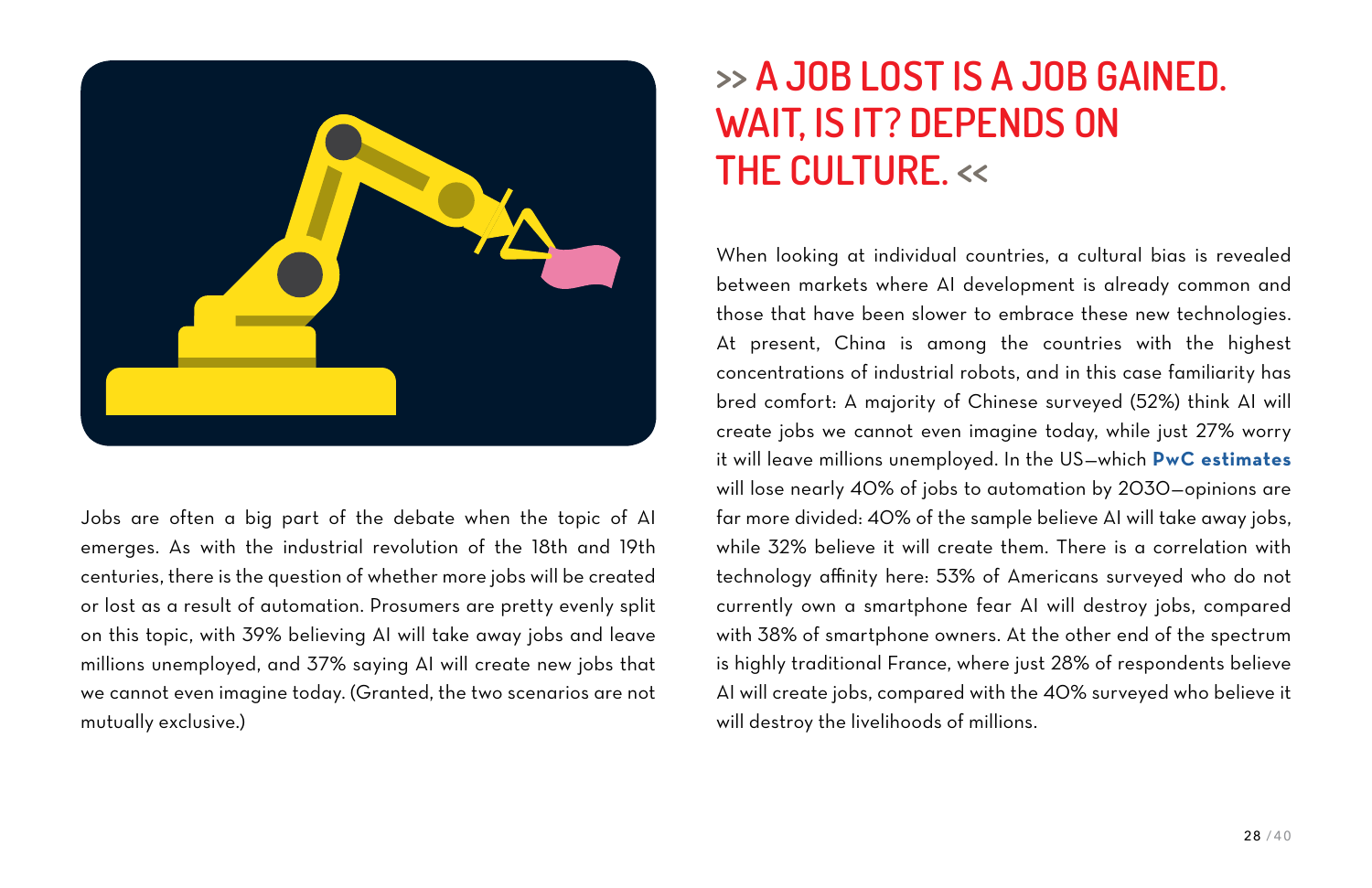

### In the future, artificial intelligence will...





| Take away jobs and leave | Take over and control     | Destroy                  |
|--------------------------|---------------------------|--------------------------|
| millions unemployed      | human society             | our planet               |
| 40%                      | $\blacksquare$ 28%        | 17%                      |
| H                        | a na m                    | <b>Contract Contract</b> |
| 27%<br>大知 ()             | $\blacksquare$ 14%<br>大臣。 | $\star$ 7%               |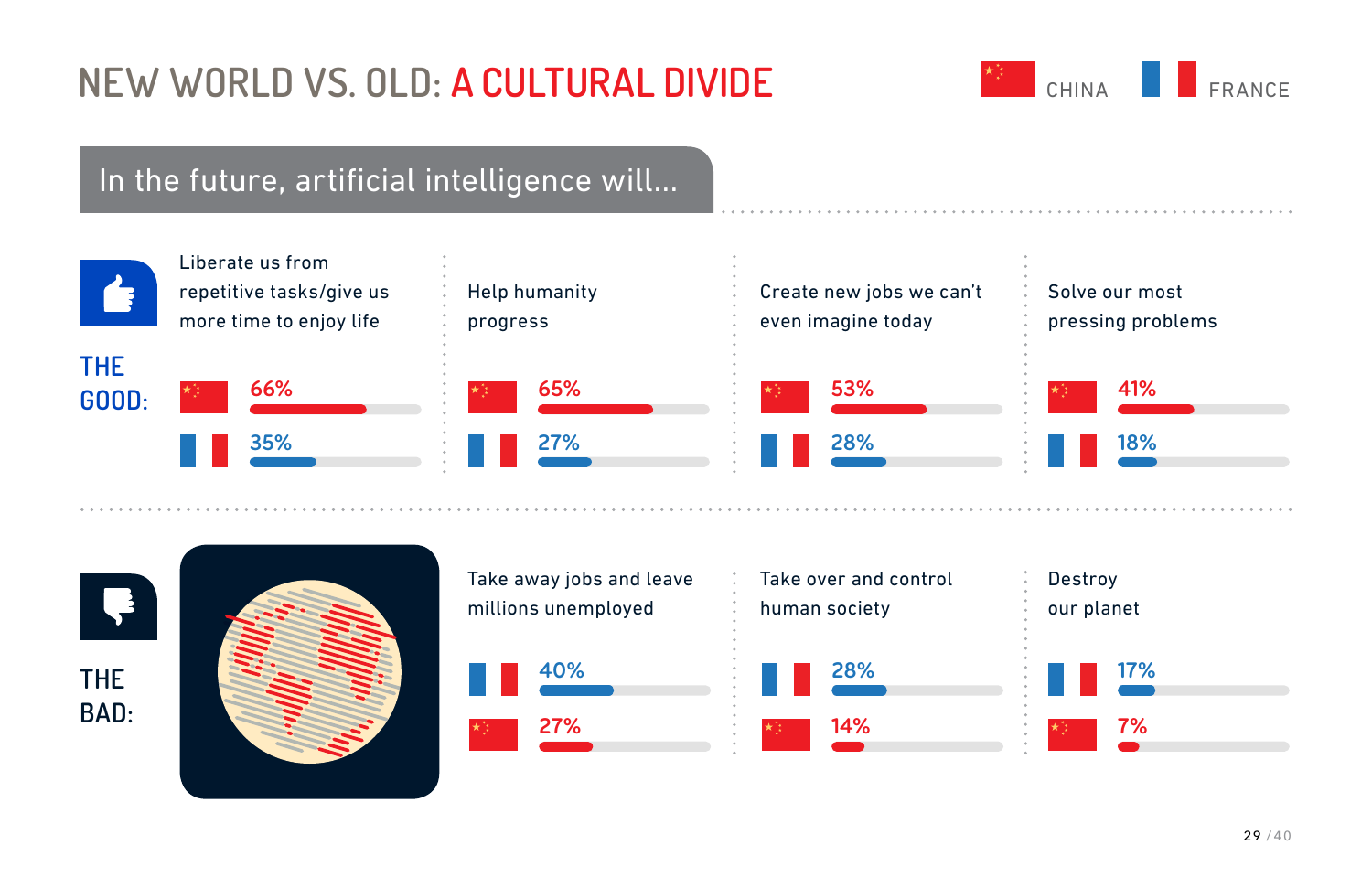### **>> HUMANS (STILL) WANTED <<**

There are a lot of jobs robots can manage at least as well as humans—and certainly more cheaply and dependably. But we have not yet reached the point at which most of us are willing to let an intelligent machine take up just any position. We gave our respondents a list of 10 professions and asked which functions they would be comfortable handing over to intelligent machines. Globally, a slight majority (58% of men and 45% of women) are already willing to see at least one key profession placed in the bionic hands of our robot friends.

### A NUMBER- OR FACT-BASED JOB?

# Ms. Robot, you are hired!

Nearly a quarter of global respondents are comfortable with the idea of machines serving as their financial advisors, and 1 in 5 are OK with the notion of robotic educators. That makes sense, given that these jobs require a good deal of number crunching and information sorting. Nearly 1 in 5 Prosumers and males would be willing to consult a robotic physician, and 21% of both groups would happily let machines work as scientists.

### AN EMOTION- OR JUSTICE-BASED JOB?

# Sorry, Mr. Robot, we'll pass.

Currently, people are least willing to turn over to robots jobs that require especially high levels of emotional intelligence and/or that involve making decisions with important societal consequences. Just more than 1 in 10 are willing to see robots take over the jobs of police officers, journalists, or lawyers. Even fewer want to see judges, political representatives, or religious leaders replaced by robots.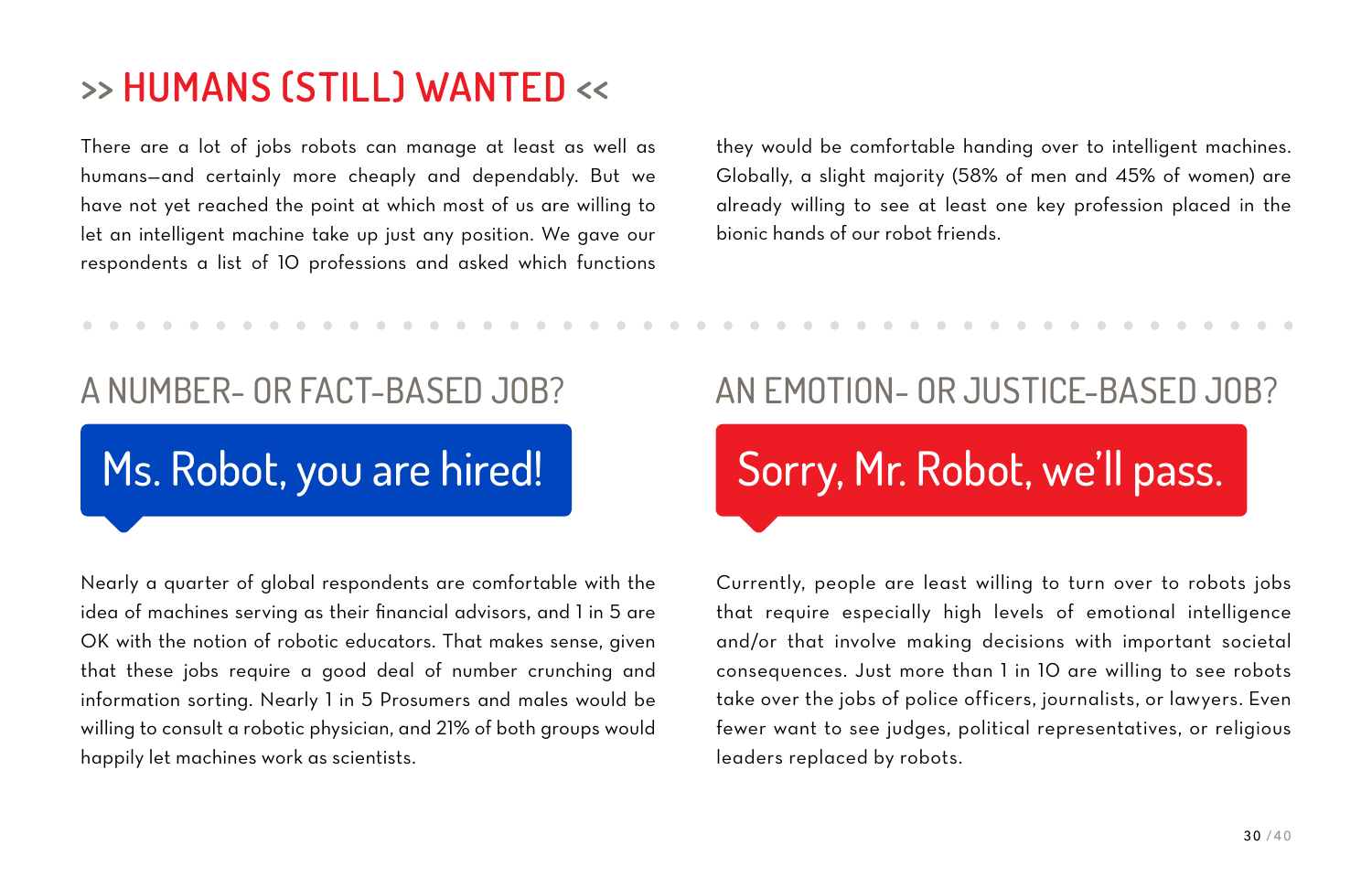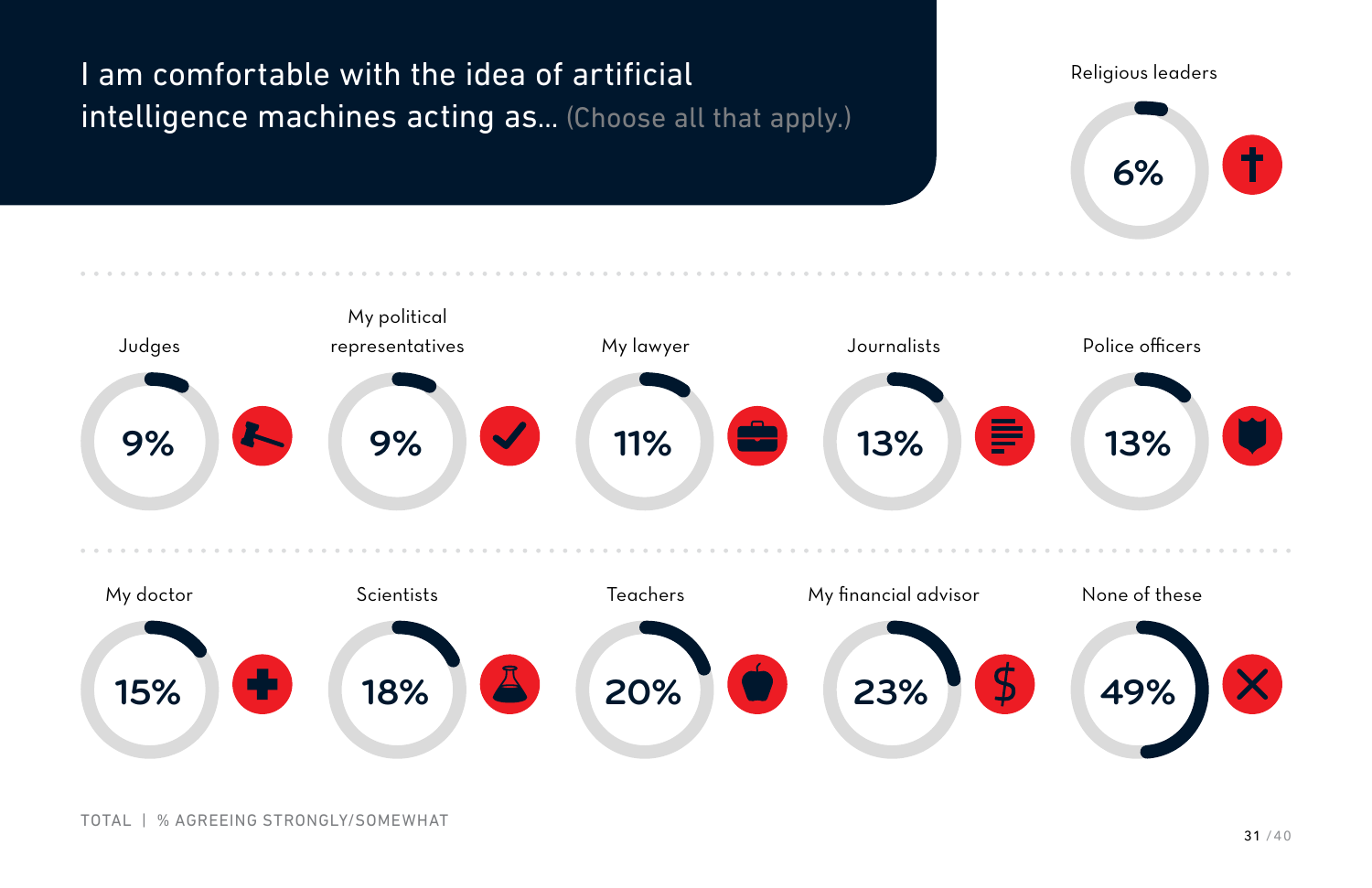# Cultural Distinctions

Looking at the individual countries surveyed, China and India stand out for their ahead-of-the-curve embrace of automated professionals. Eight in 10 Indians and nearly 9 in 10 Chinese are comfortable with the idea of intelligent machines taking on at least one of the 10 listed professions. Among Chinese respondents, a majority (51%) already are comfortable with the notion of having an automated financial advisor, 42% would be willing to put themselves under the care of a robotic doctor, 36% are OK with the idea of machine-based teachers, and 32% have no problem with automated police officers. In India, a third or more of the sample are comfortable with the notion of AI-based teachers (42%), financial advisors (41%), and scientists (35%). These figures contrast sharply with some of the more developed markets. In the US, UK, France, Germany, Australia, and Canada, among other countries, none of the 10 potentially automated professions garnered the approval of even a fifth of the sample.

It is also worth noting that millennials are not substantially more likely than the older age groups to support AI-based professionals although this could be because they are the workers most likely to find themselves out of a job.

### I am comfortable with the idea of AI machines acting as my...

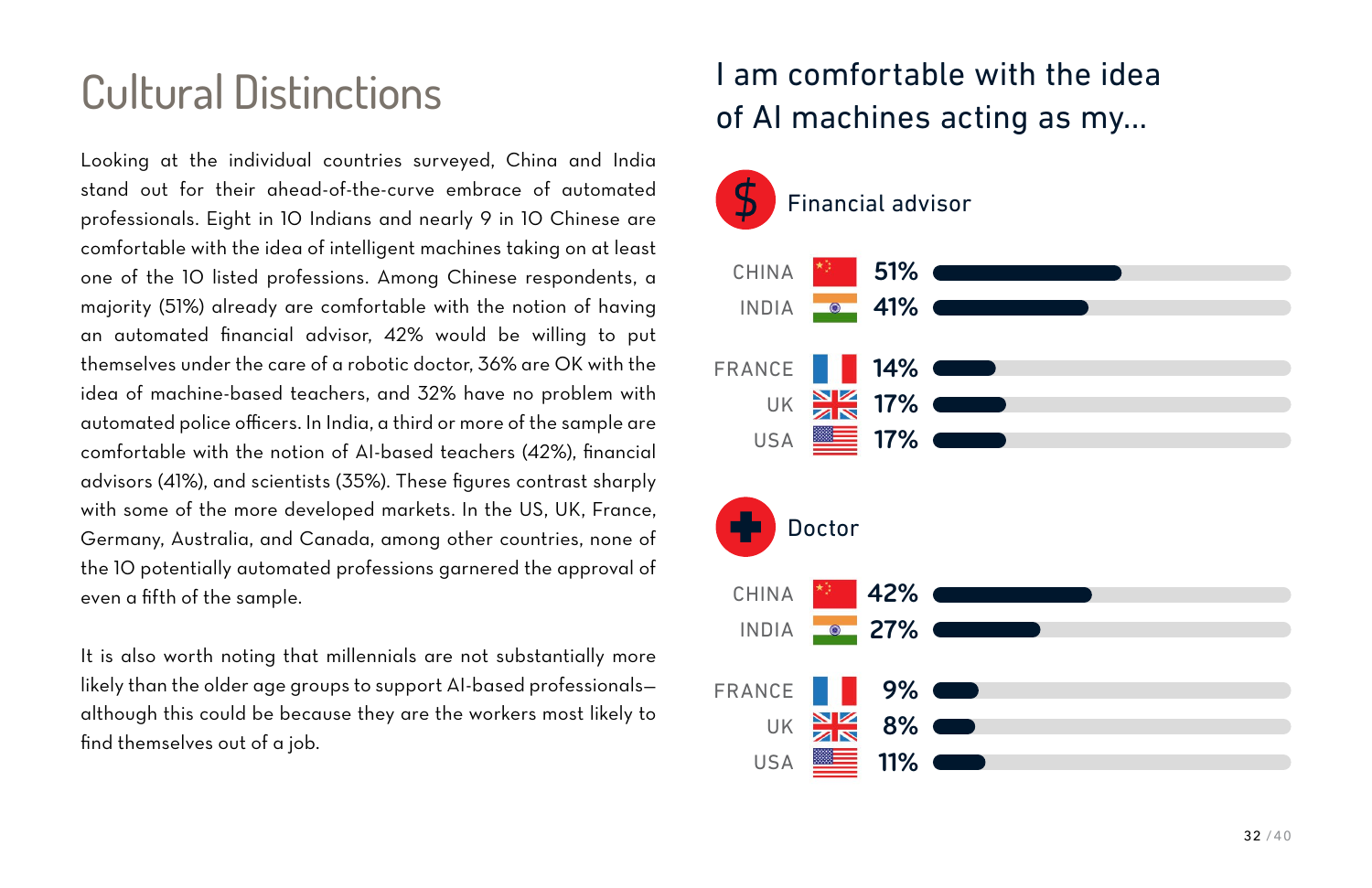### **>> BE STILL, MY INFRARED SENSOR! <<**

The lights are dim. The dulcet tones of Barry White fill the air. And your Android companion has an unmistakable glint in his or her robotic eye. Do you go for it? It seems not—at least not yet. Only 11% of men and 7% of women in our study said they are prepared to have a romantic relationship with a robot. This could well change, however: 1 in 5 respondents—and a quarter of millennials—believe our world is headed toward a time when humans and robots will develop deep friendships and even engage in romances. This likely will not be terribly far into the future, given that companies already are selling **[robot sex dolls](https://www.thesun.co.uk/tech/2084051/robot-sex-doll-cost-samantha/)**. One business in Barcelona went one better earlier this year by opening a **[brothel](https://www.thesun.co.uk/news/4131258/worlds-first-brothel-staffed-entirely-by-robot-sex-workers-now-looking-for-investors-to-go-global/)** staffed by robotic sex workers. The owners are looking to expand to additional cities.

The notion that people could actually fall in love with robots—not just use them for sex—speaks to a growing level of agreement that developers will be able to create androids that not only look human but actually express themselves in human-like ways. Around 4 in 10 Prosumers, males, and millennials believe robots eventually will be indistinguishable from humans. The percentages that agree with that statement are even higher in China (71%) and India (52%). An interesting tension comes out of this: Will robots be so perfect that we will lose our ability to accept imperfections in people? Around a third of our respondents fear that will be the case. Why bother dealing with complicated human feelings and behaviors when a dreamylooking android will do just as I bid? FEMALES ON MALES ON MALES ON MALES ON MALES ON MALES ON MALES ON MALES



In the future, it will be normal for humans and robots to develop deep friendships and even romantic relationships



PROSUMERS MAINSTREAM % AGREEING STRONGLY/SOMEWHAT MILLENNIALS GEN XERS ORDOMERS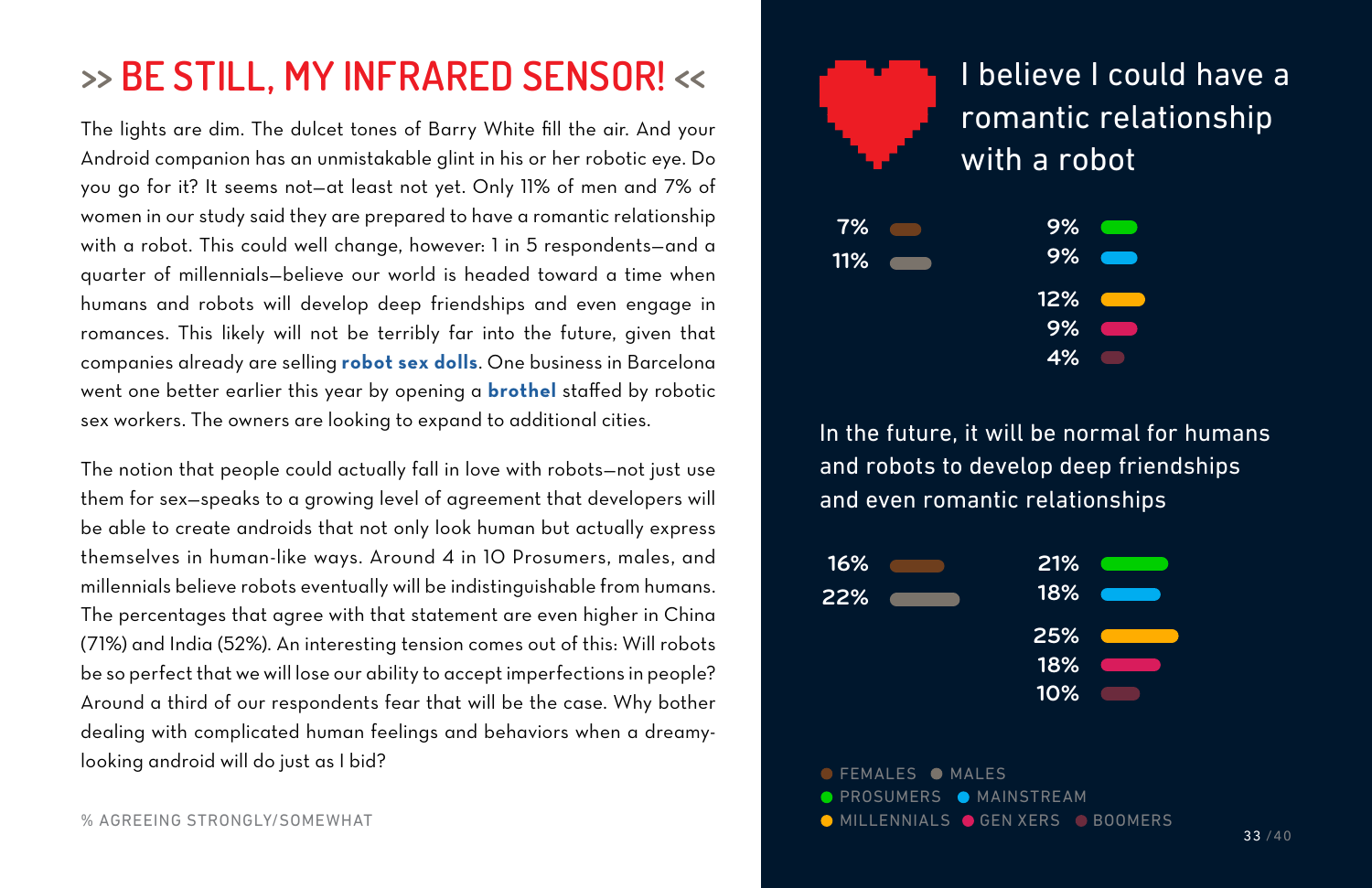



When AI and robots are fully embedded in our lives, I worry that humans are going to…

Lose our ability to accept imperfections in people

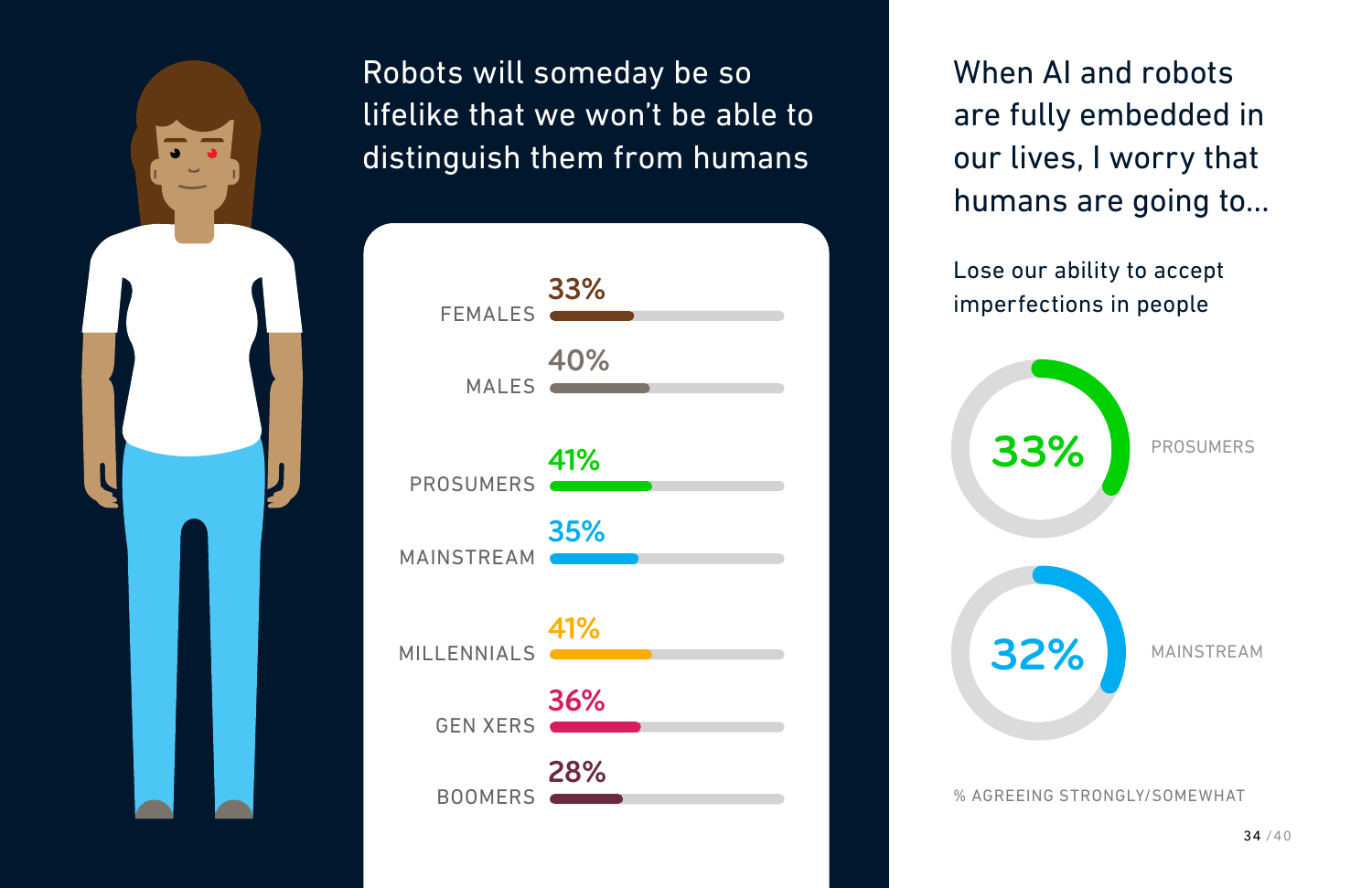# Implications for Brands

# Relationship status: Complicated.

That message came through loud and clear in our survey findings. Most of us love the conveniences and capabilities afforded by our new digital technologies, but we worry about the impact of our growing reliance on them and are concerned that we may not be able to control whatever is coming next. Our new technologies are at once time savers and time wasters, community builders and destroyers, safety mechanisms and security threats.

Within this context, brands seeking to connect with consumers in more enduring and meaningful ways would do well to heed the following advice.

### **Minimize the leap of faith**

Trust has always been the most vital facet of consumer-brand relationships, but it will become exponentially more important as companies get better at capturing and mining consumer data. Providing the option of additional security measures will be a must. Consider Walmart's refrigerator-restocking service. It is being tested among customers who have installed **[August](http://august.com/) [Smart Locks](http://august.com/)** on their homes, enabling keyless entry. The driver delivering the groceries receives a passcode that can only be used a single time. The moment the delivery person rings the doorbell, the homeowner is alerted by a smartphone notification and is given the option of monitoring the entire fridge-filling process via home security cameras and the August app. There is even an automatic notification once the door is securely locked behind the delivery person at the end of the transaction. As former US president Ronald Reagan would have put it, consumers are apt to want to "trust, but verify."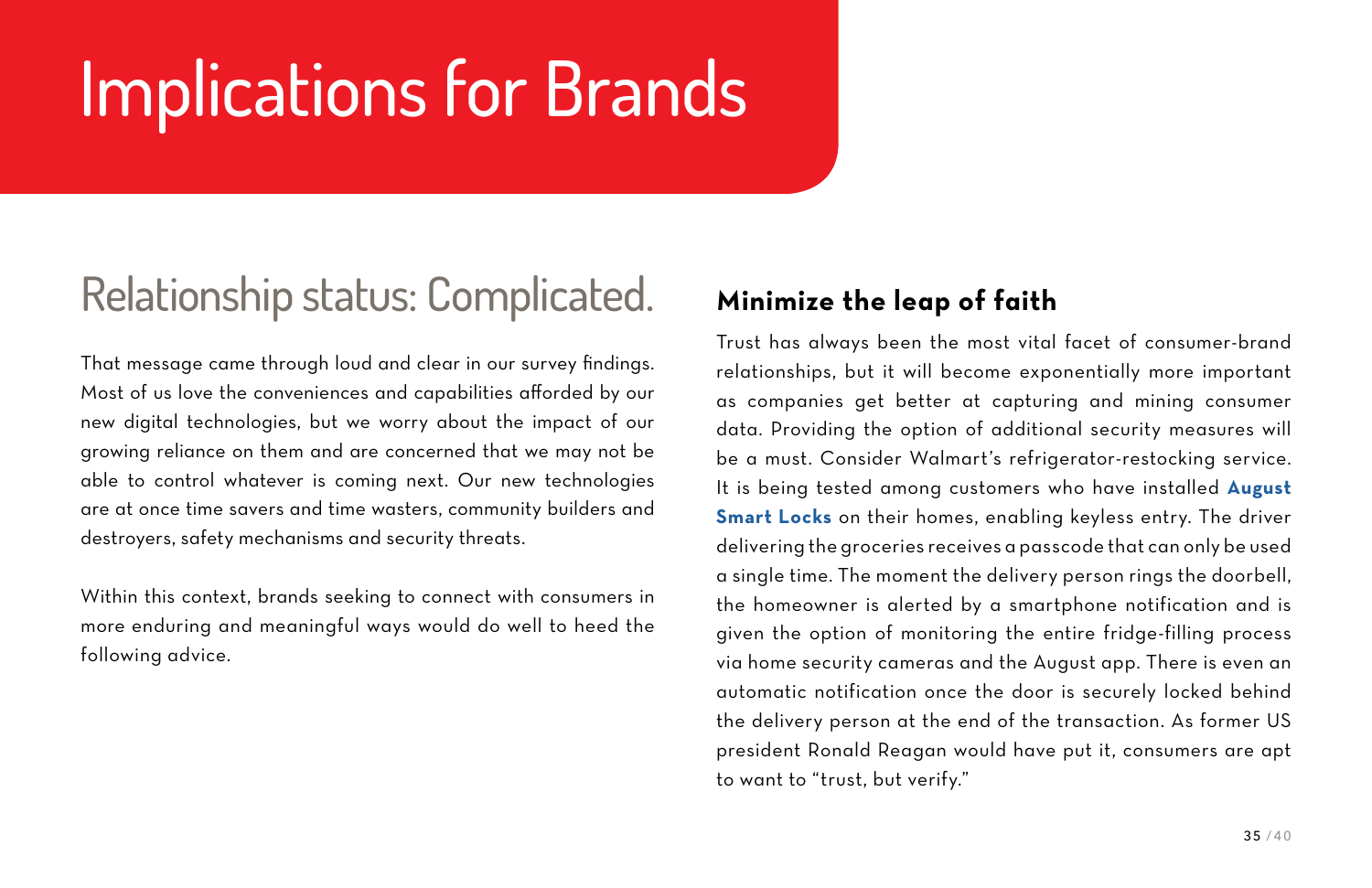### **Consider the optics**

There are all sorts of ways companies can wring a bit more money out of consumers in a data-driven economy. But just because you can do it doesn't mean you should. There is already some movement toward "**[surge pricing](http://www.telegraph.co.uk/news/2017/06/24/exclusive-end-fixed-prices-within-five-years-supermarkets-adopt/)**" in grocery stores, now that electronic labeling permits prices to be adjusted throughout the day. That strategy may make sense for the Ubers of the world, but companies will need to tread carefully when trying to apply it to an icy cold soft drink on an especially hot day or a packet of cookies on school holidays—especially since the policy will affect the reputations of both the retailer and the manufacturer brand.

### **Be there**

Is it just us or do other Amazon Echo owners find themselves trying to talk to their digital assistant when away from home? While listening to the car radio: "Alexa, who's singing this?" While out on a walk: "Alexa, what time is sunset?" Sadly, Alexa is stuck back at the house and is unable to hear us. That will soon change if the rumors about **[Amazon smart glasses](https://techcrunch.com/2017/09/20/amazon-is-working-on-smart-glasses-to-house-alexa-ai-says-ft/)** turn out to be true. The word is that these glasses will stay connected to Alexa wherever the wearer goes. The best way for brands to build enduring relationships: Be there when and where we want you.

### **Act human**

We all know that personality counts when it comes to brands. It also counts when it comes to AI. Most of us want our digital helpers to be anything but robotic. That's why Google doesn't just hire coders to work on Google Home and other chat products; it also **[hires](http://time.com/4979262/google-wants-to-give-computer-personality/)** comedians, fiction writers, and empathy experts—all charged with helping to give its products engaging personas.

### **Create offline experiences**

Now that we spend so much time glued to our screens, opportunities to connect with other people and the world are becoming more highly valued. Adding an element of surprise and wonder makes them even more so. In Germany recently, passengers on a train were unexpectedly treated to more than 50 pieces of **[performance](http://mymodernmet.com/germany-train-performance-art/) [art](http://mymodernmet.com/germany-train-performance-art/)** as they traveled through the Saale Valley. It wasn't a branded experience, but it could well have been. The growing popularity of **[Escape Rooms](https://breakoutgames.com/escape-rooms/)**, **[Paint & Sip](https://www.wineanddesign.com/)** outings, and **[Tough Mudder](https://toughmudder.com/)** endurance events points to people's hunger for nondigital experiences and human interaction. Brands would do well to offer them both.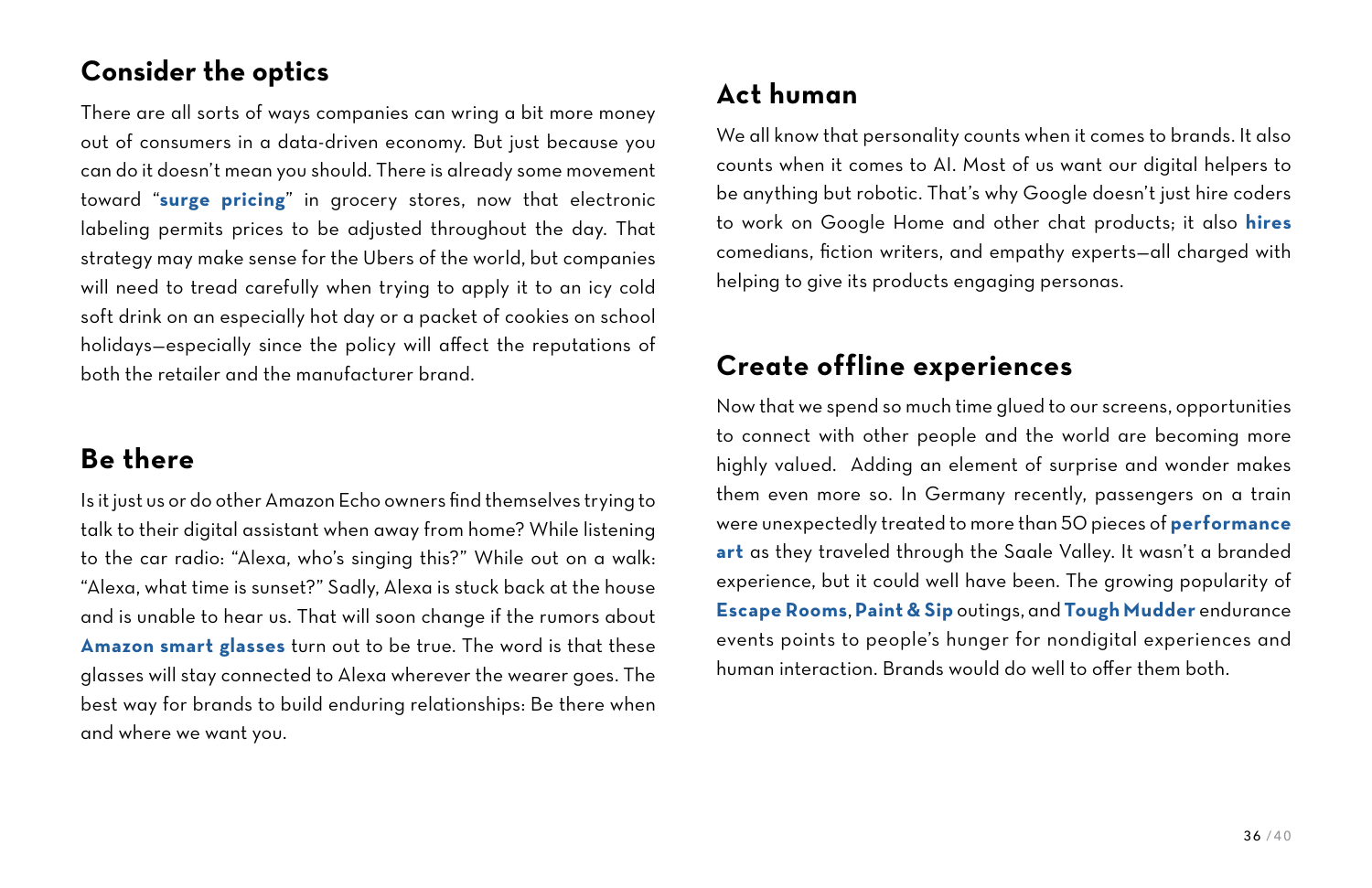### **Encourage disconnects**

Plenty of evidence exists to show us that our societal addiction to smartphones and other digital technologies is having adverse effects. Some brands are taking smart steps to combat that. Nintendo has long been both praised (by parents) and derided (by some players) for the message it has built into some of its games: "You've been playing for a while. Why don't you take a break?" Apple is fighting back against distracted driving by enabling iPhone users to have Do Not Disturb mode turn on automatically when they are **[behind the wheel](https://support.apple.com/en-us/HT208090)**. And a publishing startup in France is encouraging people to reconnect with the written word through **[kiosks](https://www.bostonglobe.com/arts/books/2017/05/23/got-little-time-your-hands-machine-pru-will-give-you-free-short-story/hf9YnNIAdo6gqh8anmOOJP/story.html)** that dispense short stories for free.

### **Be clear about privacy**

Given all the breaches in recent years, people have plenty of reason to be concerned about how companies are safeguarding and using—their personal data. To promote transparency, Unilever has created an entirely separate **[website](http://www.unileverprivacypolicy.com/en_gb/policy.aspx)** that provides easy-tounderstand explanations of its privacy policy and use of data. That's impressive, but the top prize for a clear **[privacy policy statement](https://telegram.org/privacy)** must go to instant messaging service Telegram: "We never share your data with anyone. To this day, we have disclosed 0 bytes of user data to third parties, including governments." Hard to beat that.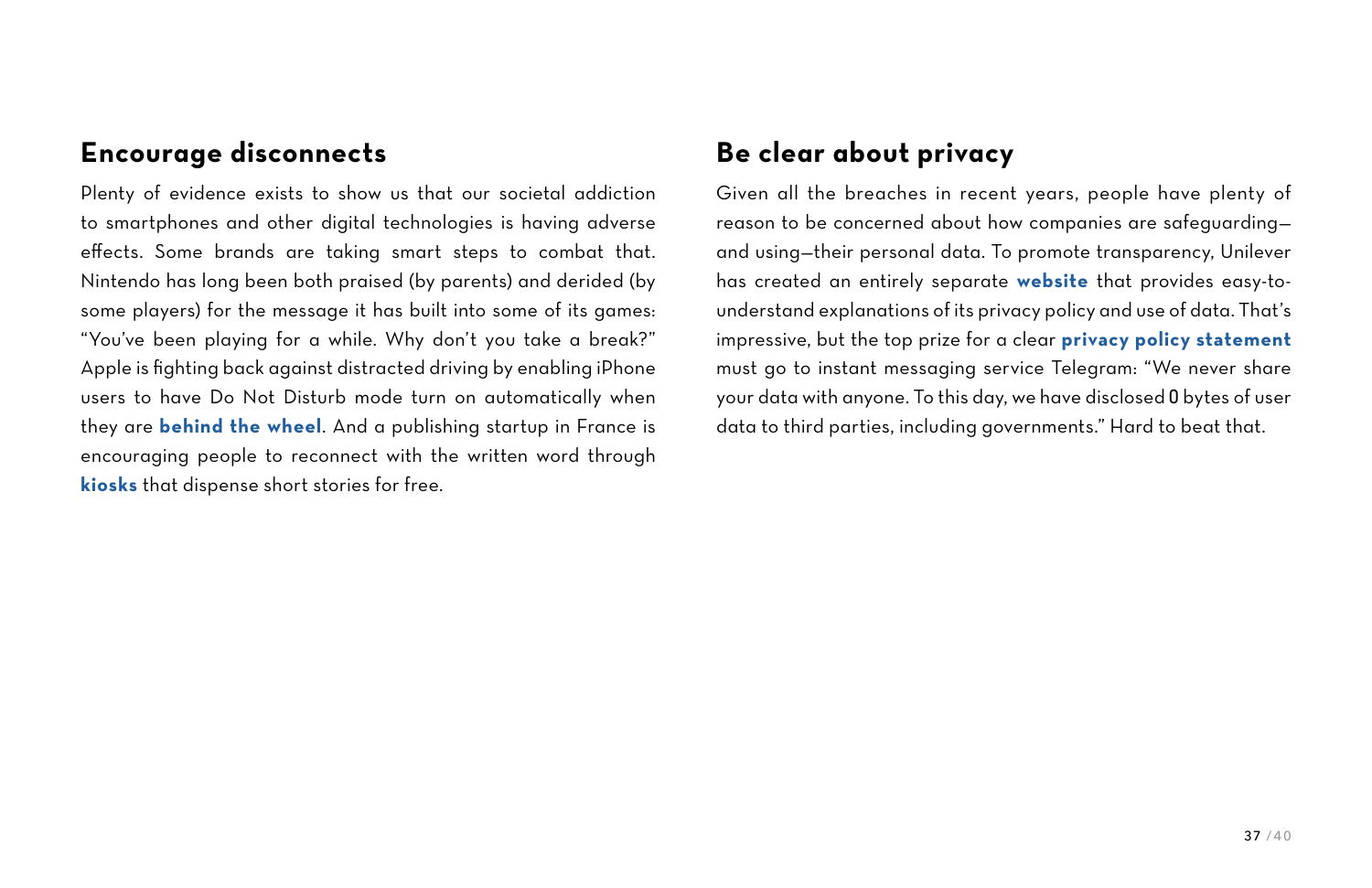

Ten advances you can look forward to (or not...) in the next few years:







**[Uber flying taxis](https://www.theverge.com/2017/11/8/16613228/uber-flying-car-la-nasa-space-act) [Universal translators](http://www.businessinsider.com/google-pixel-buds-universal-translator-hands-on-photos-2017-10)** Elon Musk's **[Hyperloop](https://hyperloop-one.com/)** (LA to San Francisco in 43 minutes)





**[Self-driving trucks](https://www.technologyreview.com/s/603493/10-breakthrough-technologies-2017-self-driving-trucks/) [Biometric vehicle](https://findbiometrics.com/biometric-vehicle-access-411029/)  [access](https://findbiometrics.com/biometric-vehicle-access-411029/)**









**[3D-printed organs](https://3dprintingindustry.com/news/5-million-funding-regenerates-collplants-3d-printed-organ-development-plans-123094/) [Virtual reality movies](https://deadline.com/2017/11/paramount-pictures-first-ever-virtual-reality-movie-theater-with-top-gun-3d-1202209276/) [Jetpacks](https://www.popsci.com/competition-make-jetpacks-real-2019)** (finally!) **[5G mobile technology](https://www.techworld.com/apps-wearables/what-is-5g-everything-you-need-know-about-5g-3634921/)** (3x faster than 4G)



**[Holographic TV](http://variety.com/2017/digital/news/light-field-lab-holographic-tv-1202032848/)**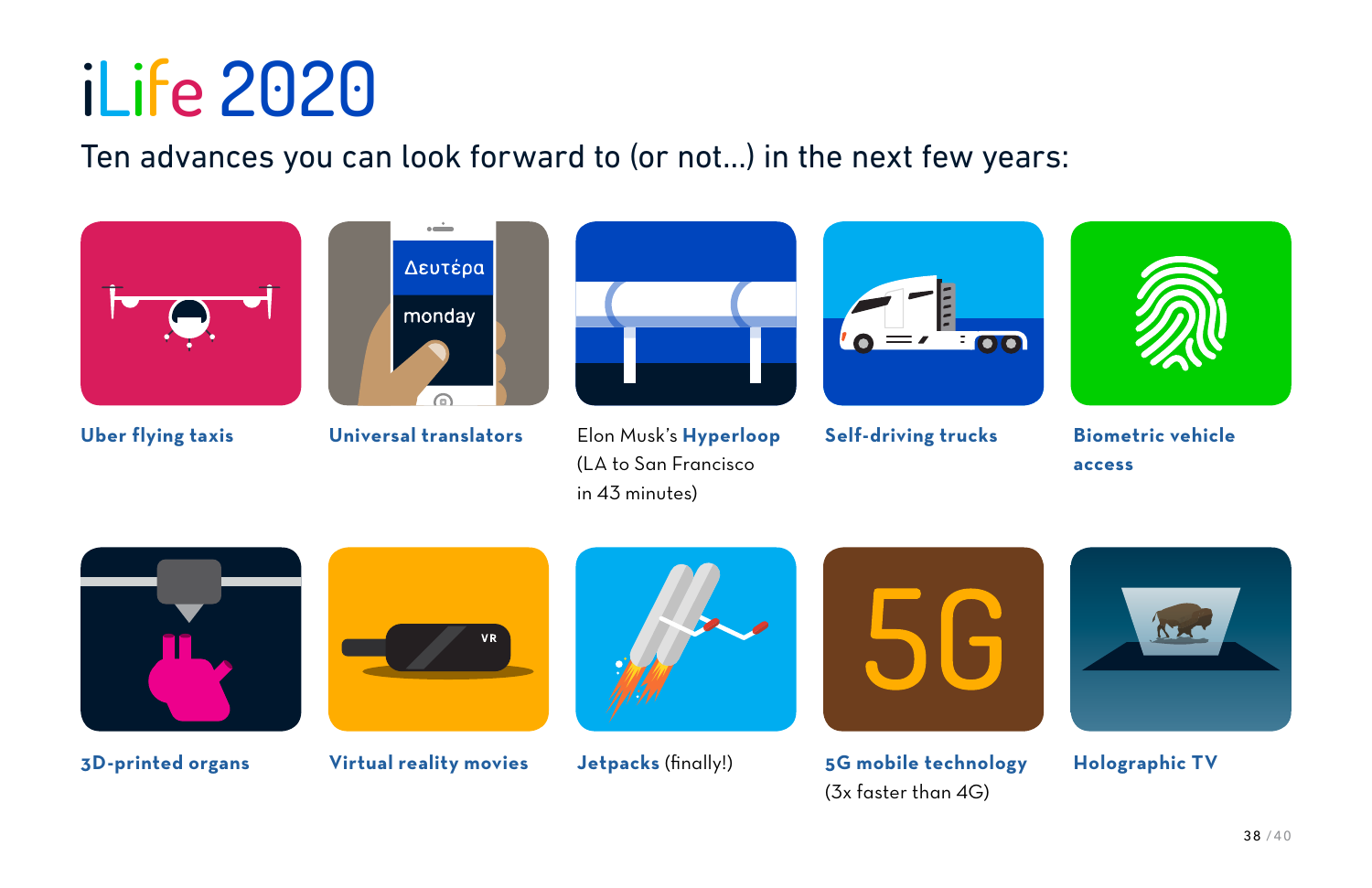# Find out more about Prosumer Reports





[mag.havas.com/prosumer-reports/](http://mag.havas.com/prosumer-reports/)



Follow us on Twitter [@prosumer\\_report](https://twitter.com/prosumer_report)

Or contact Rachel Conlan, Global Chief Marketing Operations Officer, at rachel.conlan@havas.com

Prosumer Reports is a series of thought leadership publications by Havas—part of a global initiative to share information and insights, including our own proprietary research, across the Havas network of agencies and client companies. The Havas Worldwide network is a communications industry leader that delivers integrated solutions to leading brands. Headquartered in New York, the network brings together 11,000 experts in 75 countries and is the largest unit of the Havas Group. For more information, visit **[havas.com](http://havas.com/)**, or follow Havas on Twitter (**[@havas](https://twitter.com/havas)**) and Facebook (**[facebook.com/havas](https://www.facebook.com/havasworldwide/)**).